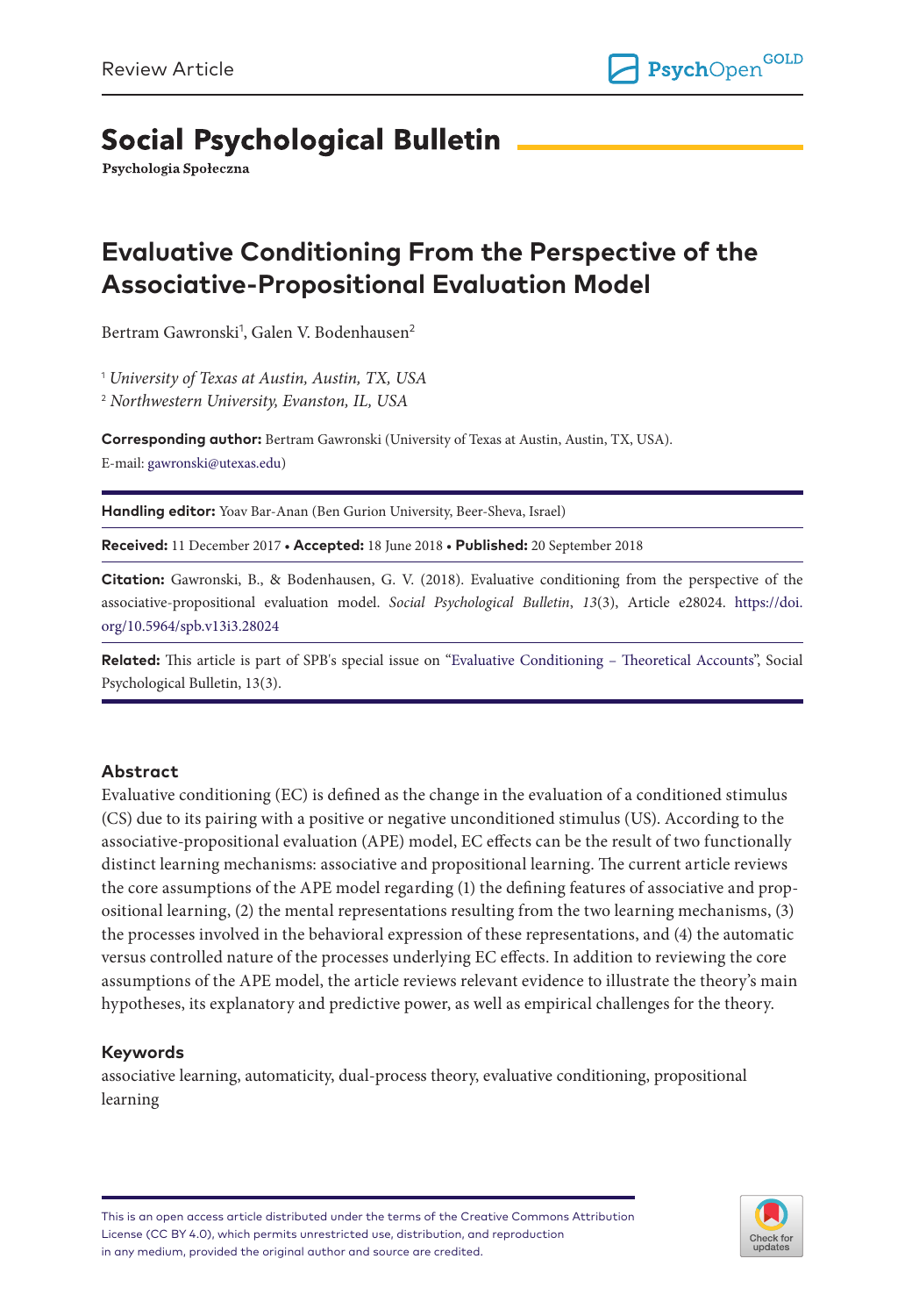When an object is repeatedly encountered together with a pleasant or unpleasant stimulus, the object tends to acquire the valence of the co-occurring stimulus. For example, a consumer product that is repeatedly paired with pleasant stimuli (e.g., elevating music, a liked celebrity) may be evaluated more positively as a result of the pairings (e.g., Gibson, 2008). Conversely, some negative political campaigns try to undermine voters' support for political opponents by subtly pairing them with unpleasant stimuli (e.g., Weinberger & Westen, 2008). In psychology, the general phenomenon underlying these influences is known as *evaluative conditioning* (EC), which is defined as the change in the evaluation of a conditioned stimulus (CS) due its pairing with a positive or negative unconditioned stimulus (US) (De Houwer, 2007).

In the early years of research on EC, observed changes in CS evaluations have been predominantly explained in terms of associative learning processes, involving the automatic formation of mental associations between co-occurring stimuli (for an overview, see Hofmann, De Houwer, Perugini, Baeyens, & Crombez, 2010). More recently, however, associative explanations have been challenged by propositional accounts that reject the idea of automatic association formation (e.g., De Houwer, 2009, 2014; Mitchell, De Houwer, & Lovibond, 2009). According to these accounts, EC effects result from the non-automatic generation and truth assessment of mental propositions about the relation between cooccurring stimuli.

Different from an exclusive focus on either associative or propositional learning, the associative-propositional evaluation (APE) model (Gawronski & Bodenhausen, 2006a, 2006b, 2007, 2011, 2014) acknowledges the contribution of both learning mechanisms to EC effects. In the current article, we review the core assumptions of the APE model regarding (1) the defining features of associative and propositional learning, (2) the mental representations resulting from the two learning mechanisms, (3) the processes involved in the behavioral expression of these representations, and (4) the automatic versus controlled nature of the processes underlying EC effects. Although we focus primarily on theoretical assumptions of the APE model, we also review relevant evidence to illustrate the theory's main hypotheses, its explanatory and predictive power, and empirical challenges for the theory.

## **Associative and Propositional Learning**

A central assumption of the APE model is that observed co-occurrences of a CS and a US can influence mental representations via two functionally distinct learning mechanisms (Gawronski & Bodenhausen, 2006a, 2011, 2014). The first mechanism, described as *associative learning*, involves the formation of mental links on the basis of observed spatiotemporal contiguities between objects and events. Resonating with the Hebbian principle of *fire together, wire together*, this learning mechanism is assumed to capture observed regularities in the environment by creating direct mental links between simultaneously activated concepts: "The general idea is an old one, that any two cells or systems of cells

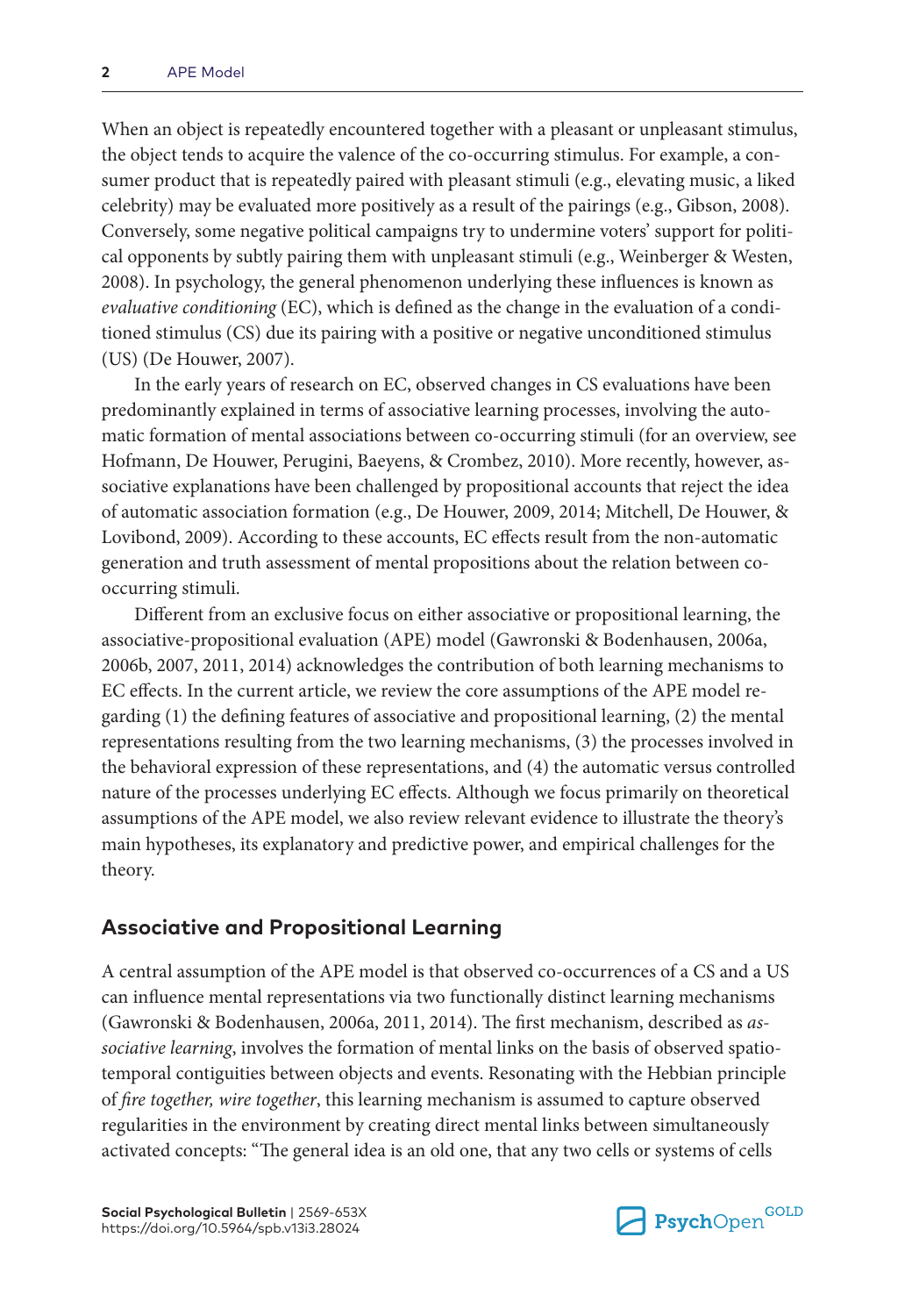that are repeatedly active at the same time will tend to become associated, so that activity in one facilitates activity in the other" (Hebb, 1949, p. 70). Thus, when a CS repeatedly cooccurs with a positive or negative US, the notion of associative learning suggests that the repeated co-activation of their corresponding mental representations creates an associative link between the two.

The second mechanism, described as *propositional learning*, involves the formation of mental representations on the basis of newly acquired information about states of affairs. Two essential features that distinguish propositional learning from associative learning are that propositional learning is sensitive to (1) the particular relation between co-occurring stimuli and (2) the perceived validity of the observed relation. First, whereas representations resulting from associative learning reflect the mere co-occurrence of stimuli regardless of their relation (e.g., mental link between the concepts *Aspirin* and *headaches*), representations resulting from propositional learning capture the specific relation between co-occurring stimuli (e.g., representation of the propositional relation *Aspirin reduces headaches*). Second, whereas associative learning is based on observed co-occurrences regardless of their perceived validity (e.g., mental link between the concepts *smoking* and *cancer*), propositional learning depends on the perceived validity of the encoded relation between stimuli (e.g., denial of the propositional relation *smoking causes cancer*). Thus, although propositional learning can go far beyond mere co-occurrences, it can contribute to EC effects when observed co-occurrences between a CS and a US lead to propositional inferences about evaluative characteristics of the CS (e.g., negative response to a sound that has been paired with electric shocks arising from the propositional inference such as *the sound is always followed by an unpleasant experience*).

An important assumption of the APE model is that the two learning mechanisms are functionally independent, which allows them to operate simultaneously (Gawronski & Bodenhausen, 2006a, 2011). According to the APE model, repeated pairings of a CS and a US can influence mental representations via associative learning, propositional learning, or both. Thus, merely observing a change in the evaluation of a CS as a result of CS-US pairings does not provide any information about whether this change was driven by associative learning, propositional learning, or a joint operation of the two (Gawronski & Bodenhausen, 2011). Although the two learning processes commonly converge, evidence for their independent contributions can be established by experimental manipulations of factors that produce diverging effects on each process, based on their defining characteristics. A contribution of associative learning would be supported by evidence for a mental representation of the CS that reflects the valence of the US even when (1) the CS and the US have a relation suggesting an evaluation of the CS that is opposite to the valence of the US or (2) the evaluation implied by the observed co-occurrence (or relation) is rejected as invalid. Conversely, a contribution of propositional learning would be supported by evidence for a mental representation of the CS that (1) reflects the valence implied by the perceived relation between the CS and the US, even when this relation suggests an evaluation of the CS that is opposite to the valence of the US and (2) is sensitive to the perceived validity of this

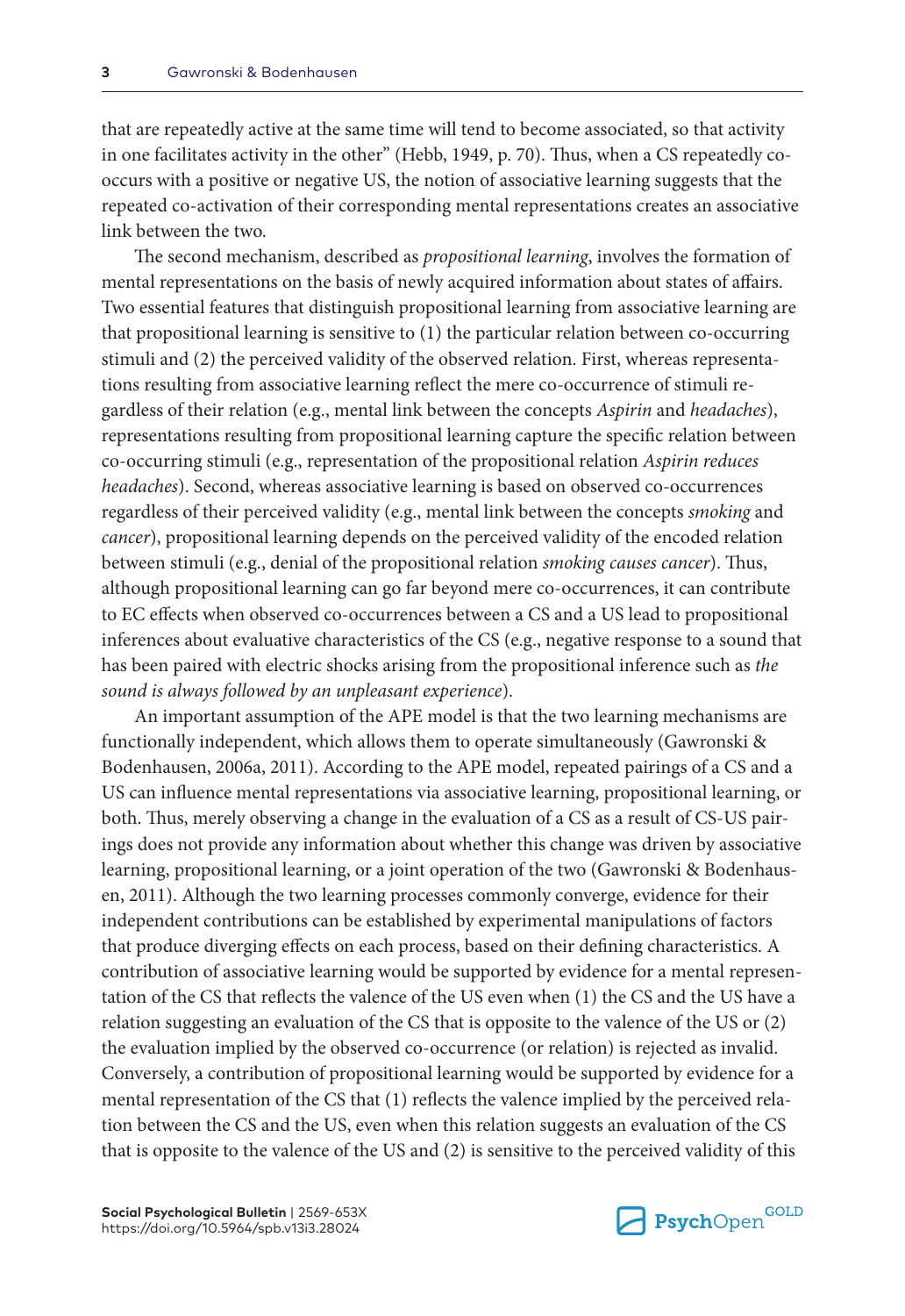relation. Although effects of associative and propositional learning may cancel each other out in these cases (e.g., a negative evaluation resulting from a mental link between *Aspirin* and *headaches* counteracting a positive evaluation resulting from the propositional information *Aspirin reduces headaches*), the APE model suggests that the two learning mechanisms can be identified by means of asymmetrical effects on spontaneous and deliberate evaluations. We discuss this hypothesis in more detail when we explain the role of associative and propositional processes in the behavioral expression of mental representations.

In sum, the APE model assumes that EC effects can be the result of associative learning, propositional learning, or a joint operation of the two. Whereas associative learning involves the formation of mental links on the basis of observed spatio-temporal contiguities between objects and events, propositional learning involves the formation of mental representations on the basis of newly acquired information about states of affairs. The central features that distinguish the two kinds of learning mechanisms are that (1) associative learning registers mere co-occurrences, whereas propositional learning is sensitive to the relation between co-occurring stimuli, and (2) associative learning registers new information regardless of its perceived validity, whereas propositional learning depends on the perceived validity of new information.

## **Mental Representation**

Different from the distinction between associative and propositional *processes*, the APE model is sometimes mischaracterized as postulating two distinct *representations* in memory: an associative representation involving mental links between concepts and a propositional representation of subjective beliefs about states of affairs. Although some theories propose two functionally distinct memory systems (e.g., Rydell & McConnell, 2006; Smith & DeCoster, 2000), the APE model assumes that all information is stored in a single associative network (Gawronski & Bodenhausen, 2006a, 2006b, 2011; Gawronski, Brannon, & Bodenhausen, 2017). According to the APE model, every mental proposition is based on patterns of activated associations and, conversely, any pattern of activated associations gives rise to propositional beliefs about states of affairs. From this perspective, it makes little sense to distinguish between *associations* and *propositions* as two distinct forms of mental representation (Gawronski & Bodenhausen, 2006b; Gawronski et al., 2017). In line with this concern, the APE model is more accurately described as a dual-*process* theory in the sense that it distinguishes between two functionally distinct processes by which mental representations can be formed and two functionally distinct processes in the behavioral expression of mental representations. However, it is not a dual-*representation* theory, because it explicitly rejects the idea of two distinct kinds of mental representations (see Gawronski, Sherman, & Trope, 2014).

An important question in this context is how the APE model accounts for the fact that people can have stored knowledge with relational content. For example, most people do not simply associate Aspirin with headaches (i.e., *Aspirin-headaches*); they also have stored

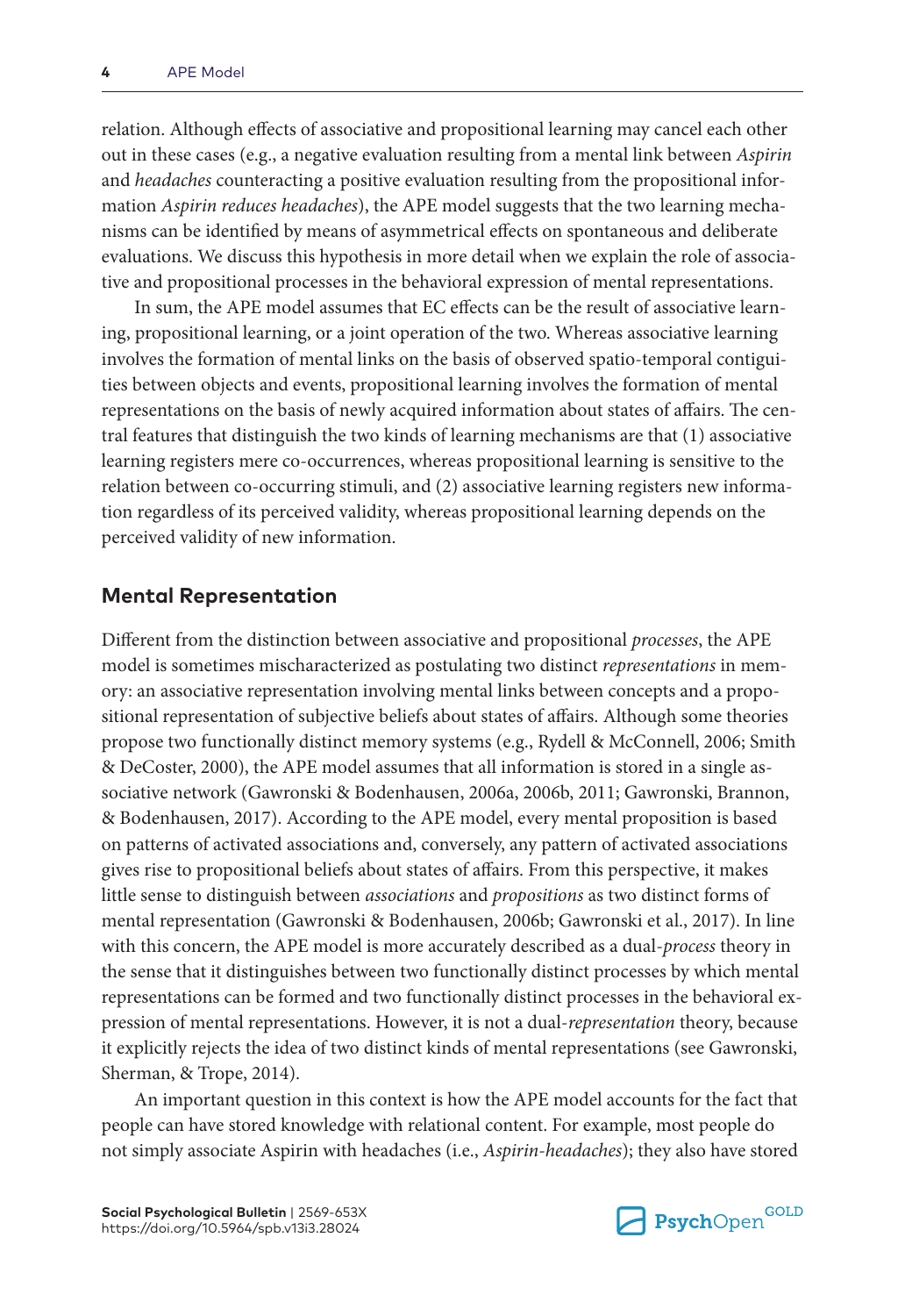knowledge of the relation between the two (i.e., *Aspirin reduces headaches*). Although some EC theorists have rejected associative accounts on the basis of this concern (e.g., De Houwer, 2009, 2014), we argue that this rejection is based on two misunderstandings. First, the distinction between associative and propositional learning refers to two kinds of learning mechanisms, not two kinds of mental representations. Although it is theoretically possible that each learning mechanism is linked to a distinct memory system (e.g., Rydell & Mc-Connell, 2006; Smith & DeCoster, 2000), the distinction between associative and propositional learning does not require two distinct memory systems if one assumes that the outcomes of either learning mechanism are stored in the same associative network (e.g., Gawronski & Bodenhausen, 2006a, Strack & Deutsch, 2004). Second, multi-layer connectionist models involving both excitatory and inhibitory links are perfectly able to represent complex relations between objects and events. Such models typically include a hierarchical structure, in that activated concepts at higher levels specify the relation between activated concepts at lower levels (e.g., Doumas, Hummel, & Sandhofer, 2008; McClelland, Mc-Naughton, & O'Reilly, 1995).<sup>1</sup> For example, in a connectionist model capturing the propositional relation *Aspirin reduces headaches*, the individual concepts *Aspirin* and *headaches* would be represented at a lower level of a multi-layer network, and their relation would be represented via relational concepts at a higher level specifying the relation between the concepts *Aspirin* and *headaches* via excitatory and inhibitory links (e.g., specifying that Aspirin relieves rather than causes headaches).

From the perspective of the APE model, mental representations of this kind qualify as *associative*, because they are based on associative links between nodes and the principle of spreading activation. Of course, such mental representations could also be described as *propositional*, because they capture relational information (e.g., De Houwer, 2009). However, as we explained elsewhere (Gawronski et al., 2017), we deem this disagreement a matter of semantics rather than conflicting theoretical assumptions. In our view, the central question is not whether associative networks are capable of representing complex relations between stimuli (they are!).<sup>2</sup> Rather, the two critical questions are: (1) Do observed cooccurrences create unqualified associative links between the co-occurring stimuli irrespective of their relation (e.g., does exposure to the information *Aspirin relieves headaches* produce a direct associative link between *Aspirin* and *headaches* at a lower level despite the representation of their relation at a higher level)? (2) Does newly acquired information



<sup>1</sup> Although connectionist models of relational information can be symbolic (e.g., Doumas et al., 2008) or subsymbolic (e.g., McClelland et al., 1995), our argument regarding the representation of relational information in multi-layer networks applies to connectionist models of both kinds.

<sup>2</sup> Critics may argue that existing connectionist models are unable to capture the complexities of relational processing (Jan De Houwer, personal communication, April 30, 2018). In response to this objection, we deem it important to distinguish between (1) limitations of extant theories in accounting for specific empirical findings in an *a posteriori* manner and (2) basic features of connectionist models that make them unable to account for particular findings in an *a priori* manner. Although existing connectionist models may have empirical limitations, these limitations do not preclude the possibility that they can be addressed in refined models. In our view, arguments about a priori deficits of connectionist models are as implausible as arguments that the human mind is too complex to be captured by scientific theories.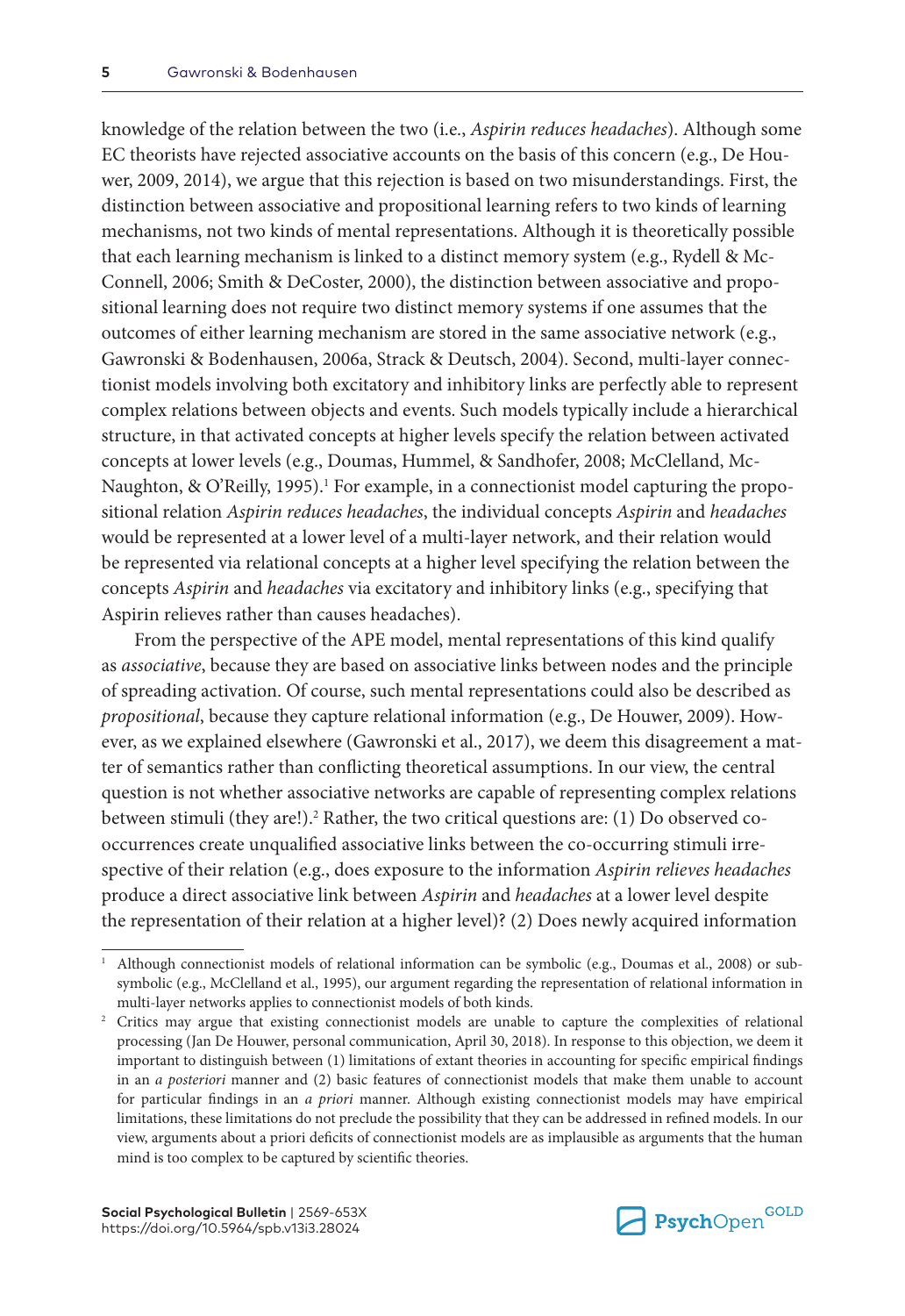create associative links between co-occurring stimuli irrespective of the perceived validity of that information (e.g., does exposure to the information *Aspirin causes cancer* produce a direct associative link between *Aspirin* and *cancer* even when this information is rejected as false)? These questions do not pertain to the status of associations and propositions as distinct knowledge structures in memory, but to the involvement of associative learning in the formation of mental representations over and above the uncontroversial role of propositional learning.

Another important question in this context concerns the specific components of unqualified links resulting from associative learning. On the one hand, it is possible that associative learning involves the formation of mental links between the CS and the US (i.e., stimulus-stimulus or S-S learning). On the other hand, associative learning may create a mental link between the CS and the evaluative response elicited by the US (i.e., stimulusresponse or S-R learning). Although the APE model initially focused exclusively on cases of S-S learning (Gawronski & Bodenhausen, 2006a, 2011), the Hebbian principle of *fire together, wire together* can also accommodate instances of S-R learning. On the one hand, S-S learning can be assumed to occur when a CS is repeatedly paired with the same US. In this case, co-activation of the CS and the US should create a mental link between the two, such that future activation of the CS will spread to the US and, thus, elicit an evaluative response to the CS in line with the valence of the US. On the other hand, S-R learning can be assumed to occur when a CS is repeatedly paired with different USs of the same valence. In this case, co-activation of the CS and a particular evaluative response should create a mental link between the two, such that future activation of the CS will spread to the associated evaluative response. An important difference between the two cases is that changes in the valence of the US that occur after encoding of CS-US pairings should lead to corresponding changes in CS evaluation for S-S learning, but not S-R learning (e.g., Sweldens, Van Osselaer, & Janiszewski, 2010; Walther, Gawronski, Blank, & Langer, 2009).

Similar to the distinction between S-S and S-R representations in associative learning, propositional learning may produce either episodic representations of specific events or abstract representations of the inferred valence of a CS. For example, when a CS repeatedly co-occurs with a US, propositional learning may create a multi-layer representation that captures the observed co-occurrence (e.g., CS and US represented at a lower level of a multi-layer network and their co-occurrence being represented via relational concepts at a higher level). Yet, perceivers may also draw propositional inferences about evaluative characteristics of the CS, leading to the formation of a multi-layer representation that captures the inferred valence of the CS (e.g., CS and inferred valence represented at a lower level of a multi-layer network and their descriptive relation being represented via relational concepts at a higher level). Finally, perceivers may draw propositional inferences about more complex relations between the CS and the US, leading to the formation of multi-layer representations that capture the outcome of these inferences (e.g., CS and US represented at a lower level of a multi-layer network and their causal relation being represented via relational concepts at a higher level). Although the APE model does not include specific hy-

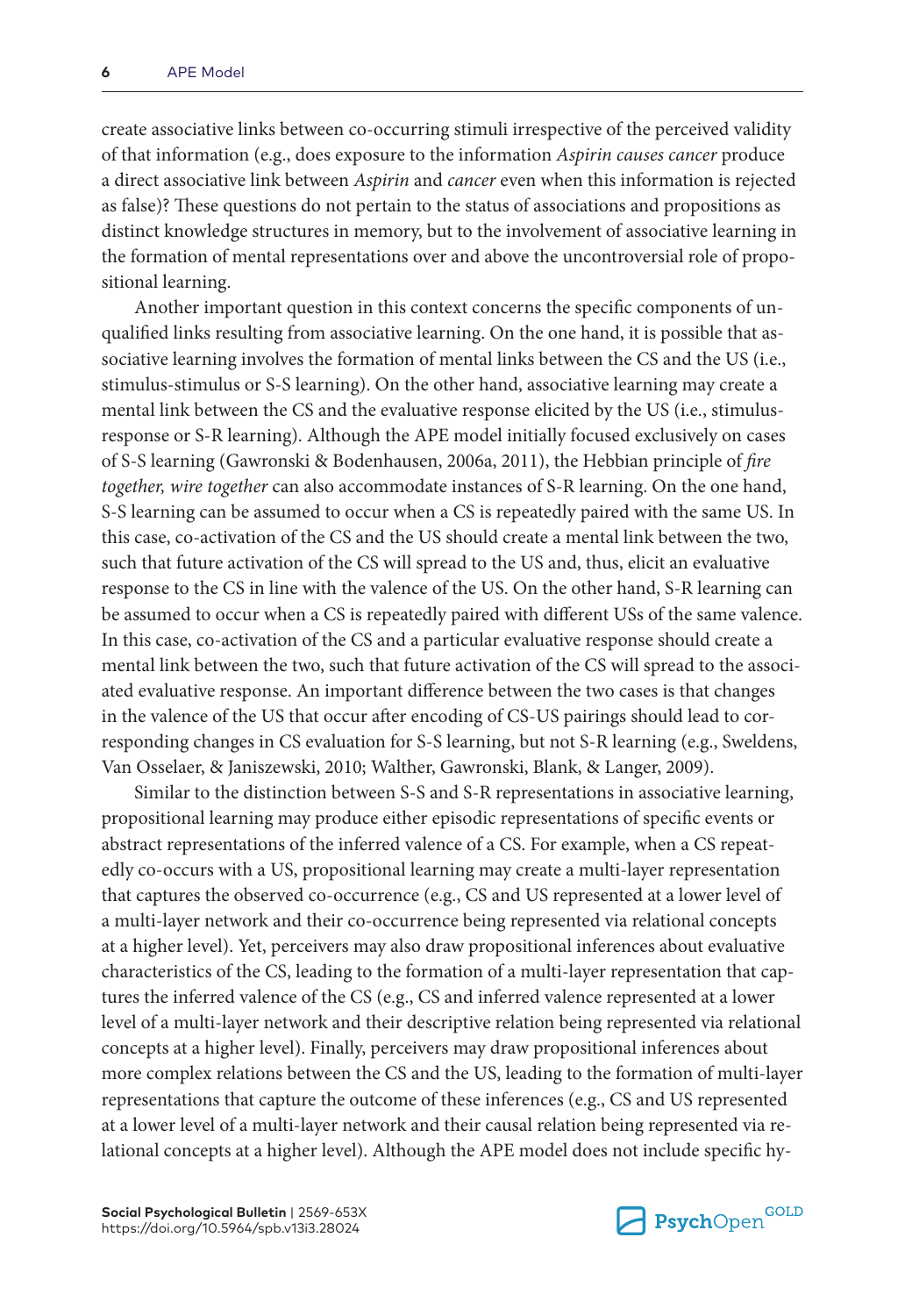potheses about the conditions under which each of these inferences occurs, the theory suggests that the outcomes of these inferences are stored in multi-layer associative networks in which relational concepts at higher levels specify the relation between stimulus concepts at lower levels. Importantly, the notion of associative learning suggests that the concepts representing two co-occurring stimuli can have a direct associative link (e.g., direct associative link between the concepts *Aspirin* and *headache*) even when relational concepts at a higher level of the associative network suggest a more specific relation between the two (e.g., *Aspirin reduces headaches*).

In sum, the APE model rejects the distinction between *associations* and *propositions* as distinct forms of mental representation, suggesting that all information is stored in a single associative network. Relational information is assumed to be stored in a hierarchical manner in multi-layer networks, in that relational concepts at higher levels of the network specify the relation between stimulus concepts at lower levels. Thus, from the perspective of the APE model, the two central questions regarding the hypothesized role of associative learning over and above the uncontroversial role of propositional learning are: (1) Do observed co-occurrences create unqualified associative links between the co-occurring stimuli irrespective of their relation? (2) Does newly acquired information create associative links between co-occurring stimuli irrespective of the perceived validity of that information?

#### **Behavioral Expression**

A central assumption of the APE model is that stimuli elicit a positive or negative response to the extent that activation of their mental representation leads to a co-activation of evaluative concepts in memory (Gawronski & Bodenhausen, 2006a, 2011, 2014). Specifically, the theory states that principles of similarity matching determine the activation of mental concepts that represent the encountered stimulus, which can spread to other concepts that are associatively linked with the stimulus. To the extent that the associated concepts have a positive or negative valence, their activation is assumed to produce a spontaneous evaluative response that is in line with the valence of these concepts. For example, activation of a CS may spread to a US via a direct associative link between the CS and the US, thereby eliciting a spontaneous evaluative response to the CS that is in line with the valence of the US. According to the APE model, a straightforward method to capture spontaneous evaluations is the use of implicit measures, such as affective priming or the implicit association test (for a review, see Gawronski & De Houwer, 2014).

Similar to the defining characteristics of associative learning, a central feature of *associative activation* is that it is independent of subjective truth or falsity. Specifically, the APE model proposes that the principles of similarity matching determine the activation of associated concepts regardless of whether the activated link is considered valid or invalid (Gawronski & Bodenhausen, 2006a, 2011). For example, if a person has a mental association between the concepts *Muslim* and *terrorist* (e.g., as a result of prior co-activation of the

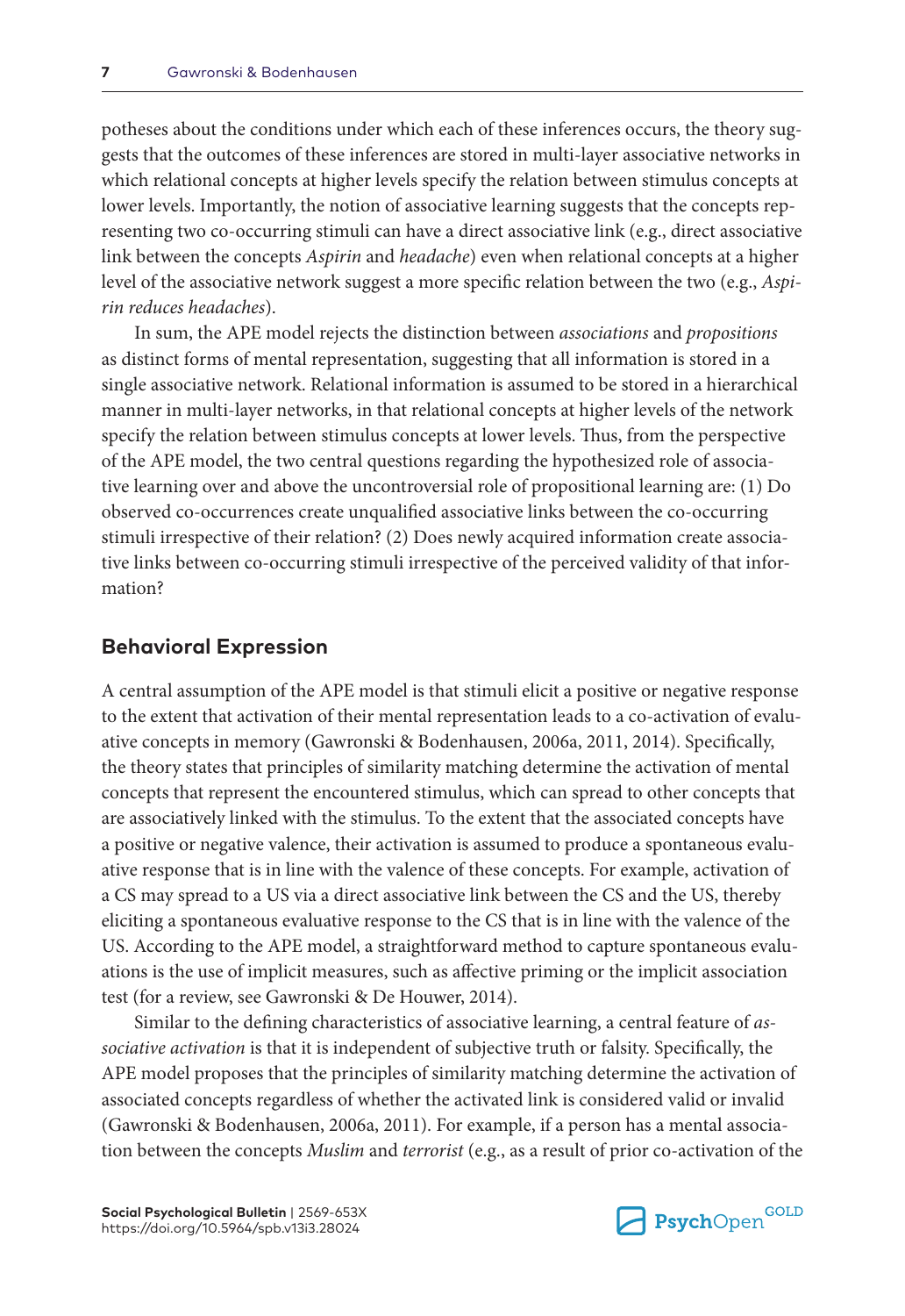two concepts during media exposure), encountering a Muslim-looking man may activate the concept *terrorist* even if the person rejects the implied connection between Muslims and terrorism (Devine, 1989). According to the APE model, the subjective validity of activated information is determined by a process of *propositional validation*. Specifically, the theory states that activated information is regarded as valid unless the default process of affirming the validity of activated information produces an inconsistency in the currently considered set of beliefs (i.e., the set of currently considered information that is regarded as valid). The central idea underlying this assumption is that, although consistency does not guarantee accuracy, inconsistency is an unambiguous indicator of an erroneous component in one's system of beliefs (Gawronski, 2012). In such cases, the currently considered set of beliefs needs to be updated, which involves a reassessment of the validity of each component.

These assumptions have important implications for understanding dissociations between spontaneous evaluations captured by implicit measures (i.e., implicit evaluations) and deliberate evaluations captured by explicit measures (i.e., explicit evaluations). According to the APE model, spontaneous evaluative responses resulting from associatively activated concepts provide the basis for evaluative beliefs (e.g., a spontaneous negative reaction toward object X providing the basis for corresponding evaluative beliefs such as *I dislike X* or *X is bad*; see Gawronski & Bodenhausen, 2006a, 2011). To the extent that the evaluative belief implied by the spontaneous response is consistent with other currently considered beliefs, it may be endorsed in a deliberate evaluative judgment. If, however, the overall set of currently considered beliefs is inconsistent, the inconsistency has to be resolved to avoid aversive feelings of dissonance (Festinger, 1957). In general, evaluative beliefs regarding a target object may be assessed for their consistency with (1) non-evaluative beliefs about states of affairs and (2) evaluative beliefs regarding other objects (Jones & Gerard, 1967). To the extent that the overall set of currently considered beliefs is inconsistent, consistency may be restored either by rejecting one of the involved beliefs (i.e., reversing its subjective truth value) or by searching for additional information that resolves the inconsistency (e.g., Gawronski, Peters, Brochu, & Strack, 2008; Gawronski & Strack, 2004). According to the APE model, dissociations between spontaneous and deliberate evaluations arise when inconsistency is resolved by rejecting one's spontaneous evaluative reaction as a valid basis for a deliberate evaluative judgment.

In addition to such "bottom-up" effects (i.e., overall set of activated information providing the basis for propositional inferences), the APE model also includes specific assumptions about "top-down" effects (i.e., propositional inferences altering the overall set of activated information). Specifically, the theory states that processes of propositional reasoning can activate new information in the course of validating activated information (Gawronski & Bodenhausen, 2006a, 2011). For example, if people are motivated to believe in the validity of a particular piece of information, they may engage in a selective search for information that supports the validity of that information (Kunda, 1990). In such cases, biased retrieval of information from memory can activate associated concepts of a particu-

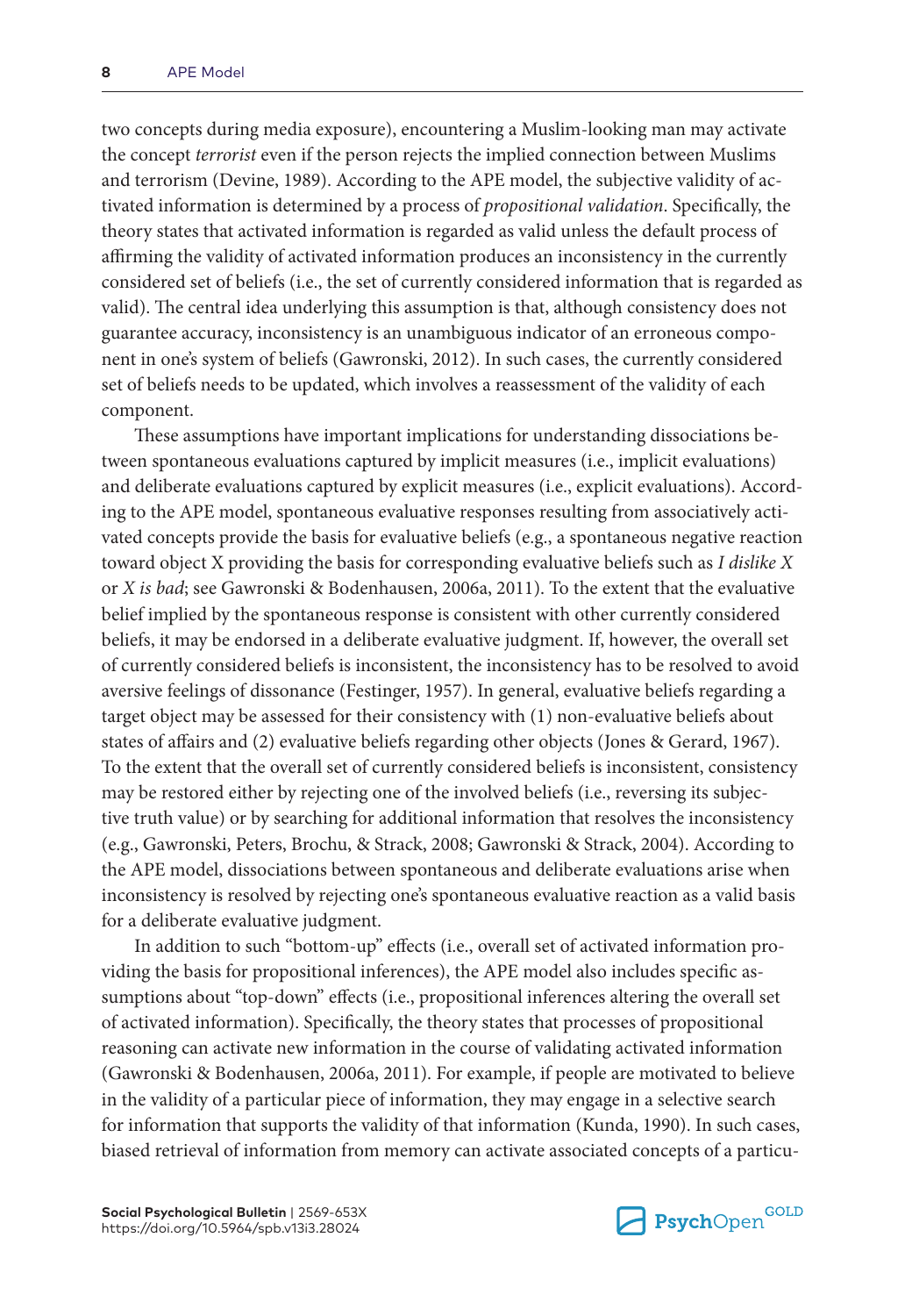lar valence, which can alter spontaneous evaluations in a "top-down" fashion (see Galdi, Gawronski, Arcuri, & Friese, 2012; Peters & Gawronski, 2011a).

An important determinant of such top-down effects is whether propositional reasoning involves an affirmation or negation of stored information. According to the APE model, merely negating the validity of activated information (i.e., reversing its truth value) is insufficient to deactivate that information (see also Strack & Deutsch, 2004). In fact, negations often lead to ironic effects, such that the activation level of the underlying associations is enhanced rather than reduced (Wegner, 1994). For example, a mental association between the concepts *old people* and *bad drivers* may give rise to the propositional thought *old people are bad drivers*, which may be rejected as false due to its inconsistency with other momentarily considered beliefs. Although such a negation may lead to a deliberate positive evaluation of old people, it may not deactivate the link between *old people* and *bad drivers*, thereby leading to a spontaneous negative evaluation (e.g., Deutsch, Gawronski, & Strack, 2006; Gawronski, Deutsch, Mbirkou, Seibt, & Strack, 2008). Yet, both spontaneous and deliberate evaluations may show corresponding responses when propositional reasoning involves an affirmation of validity. For example, countering the propositional thought *old people are bad drivers* by affirming the validity of the idea *old people are good drivers* should create or activate a link between *old people* and *good drivers*, thereby leading to positive responses for both spontaneous and deliberate evaluations.

A central aspect of such "bottom-up" and "top-down" effects is that they imply a mutual interaction between associative and propositional processes in the behavioral expression of mental representations. Although spontaneous evaluations are claimed to be the proximal behavioral outcome of associative activation and deliberate evaluations are claimed to be the proximal outcome of propositional validation, either process can function as a distal antecedent of the respective other (Gawronski & Bodenhausen, 2006a, 2011). That is, associative activation can influence deliberate evaluations by providing the basis for propositional inferences. Conversely, propositional inferences can influence spontaneous evaluations by activating new information in the course of validating activated information. According to the APE model, the central determinant of either type of influence is whether propositional reasoning involves an affirmation or negation of relevant information. Whereas the two kinds of proximal influences are assumed to be unconditional, the two kinds of distal influences should occur only when propositional reasoning involves an affirmation of validity, but not when it involves a negation of validity.

In sum, the APE model assumes that principles of feature matching and spread of activation determine the activation of stored information in response to a stimulus (*associative activation*). The perceived validity of activated information is assumed to be determined by the (in)consistency of the overall set of activated information (*propositional validation*). The APE further assumes that spontaneous evaluative reactions depend on the valence of associated concepts that are activated in response to a given stimulus. The reliance on spontane-

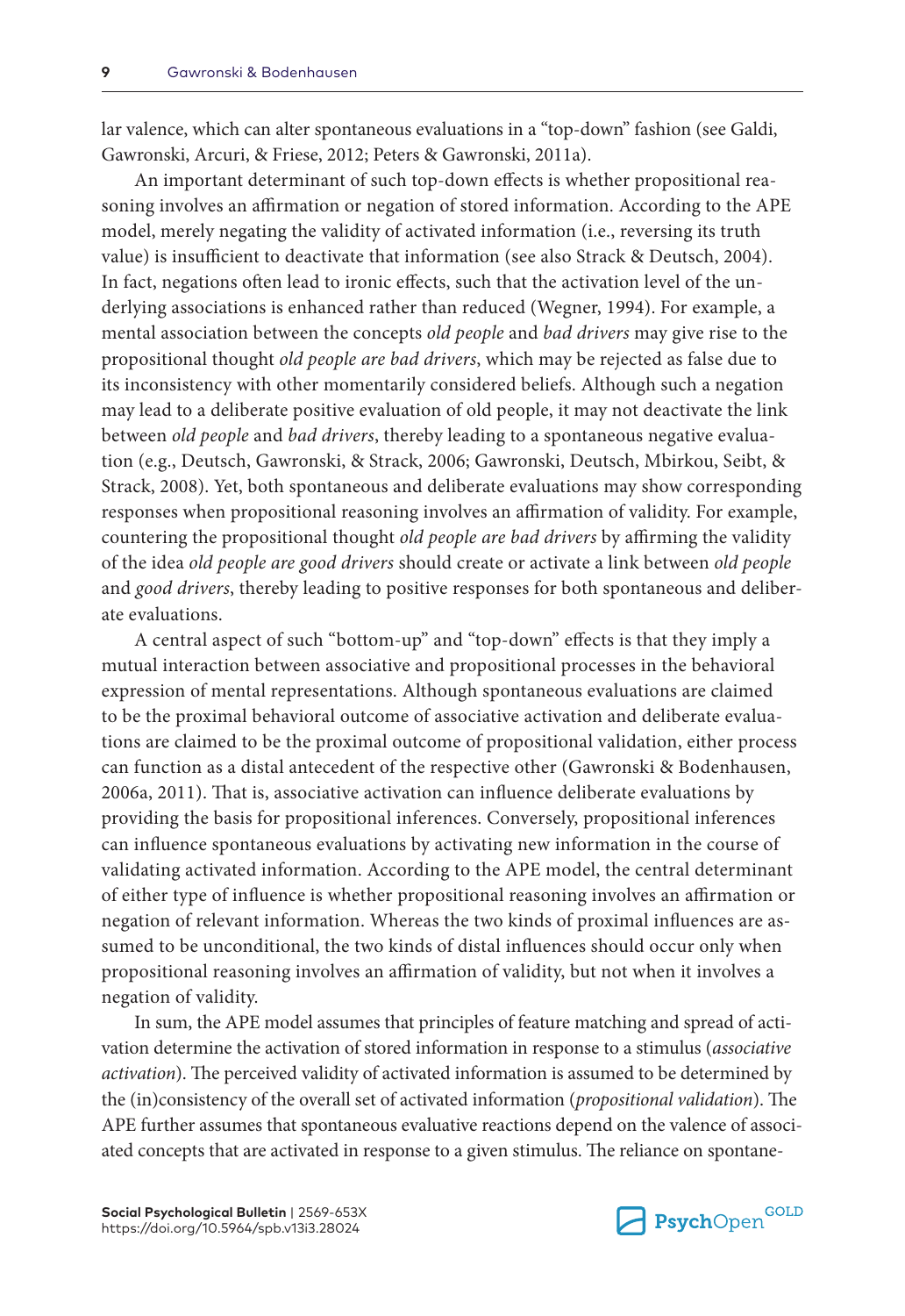ous evaluative reactions for deliberate evaluative judgments is assumed to depend on the consistency of this reaction with other currently considered beliefs. According to the APE model, associative activation and propositional validation mutually interact, in that (1) the overall set of activated information provides the basis for propositional inferences (bottomup influence), and (2) propositional inferences can alter the overall set of activated information (top-down influence). The central determinant of either type of influence is whether propositional reasoning involves an affirmation or negation of relevant information.

# **Behavioral Effects of Associative and Propositional Learning**

The APE model is sometimes misunderstood as claiming that mental representations formed via associative learning exclusively influence spontaneous (but not deliberate) evaluations and mental representations formed via propositional learning exclusively influence deliberate (but not spontaneous) evaluations. Different from this mischaracterization, the APE model proposes specific conditions under which (1) deliberate evaluations should be sensitive to the effects of associative learning and (2) spontaneous evaluations should be sensitive to the effects of propositional learning (Gawronski & Bodenhausen, 2006a, 2011). On the one hand, mental representations formed via associative learning should influence deliberate evaluations when the spontaneous evaluative reactions resulting from newly created links between co-occurring stimuli are accepted as a valid basis for evaluative judgments (see Gawronski & Bodenhausen, 2006a, Case 1), but not when these spontaneous evaluative reactions are rejected as false (see Gawronski & Bodenhausen, 2006a, Case 2). On the other hand, mental representations formed via propositional learning should influence spontaneous evaluative reactions when propositional reasoning involves an affirmation of the newly learned information (see Gawronski & Bodenhausen, 2006a, Case 4), but not when propositional reasoning involves a negation of the newly learned information (see Gawronski & Bodenhausen, 2006a, Case 3).

These assumptions have important implications for research on the role of associative and propositional learning in EC. Counter to widespread claims in current theoretical debates, evidence that verbal instructions about CS-US pairings can influence spontaneous evaluations in the absence of directly experienced CS-US pairings (e.g., Gast & De Houwer, 2012; Kurdi & Banaji, 2017) does not support the idea that EC effects exclusively result from propositional learning, as suggested by single-process propositional theories (e.g., De Houwer, 2009, 2014). First, any such conclusion commits the logical fallacy of *affirming the consequent*, in that the conditional *if X, then Y* is used to infer *X* from the observation of *Y* (Gawronski & Bodenhausen, 2015). Although research on verbal instruction effects shows that spontaneous evaluations can be influenced by propositional learning, it does not permit the reverse conclusion that any effect on spontaneous evaluations is a result of propositional learning. Second, as we explained above, the APE model is perfectly consistent with effects of propositional learning on spontaneous evaluations to the extent that propositional reasoning involves an affirmation of the newly learned information (see Gawronski & Bodenhausen, 2006a, Case 4). Yet, such effects do not preclude the possibility that CS-US co-occurrences influence spontaneous evaluations via associative learning (see Gawronski & Bodenhausen, 2006a, Cases 1 and 2).

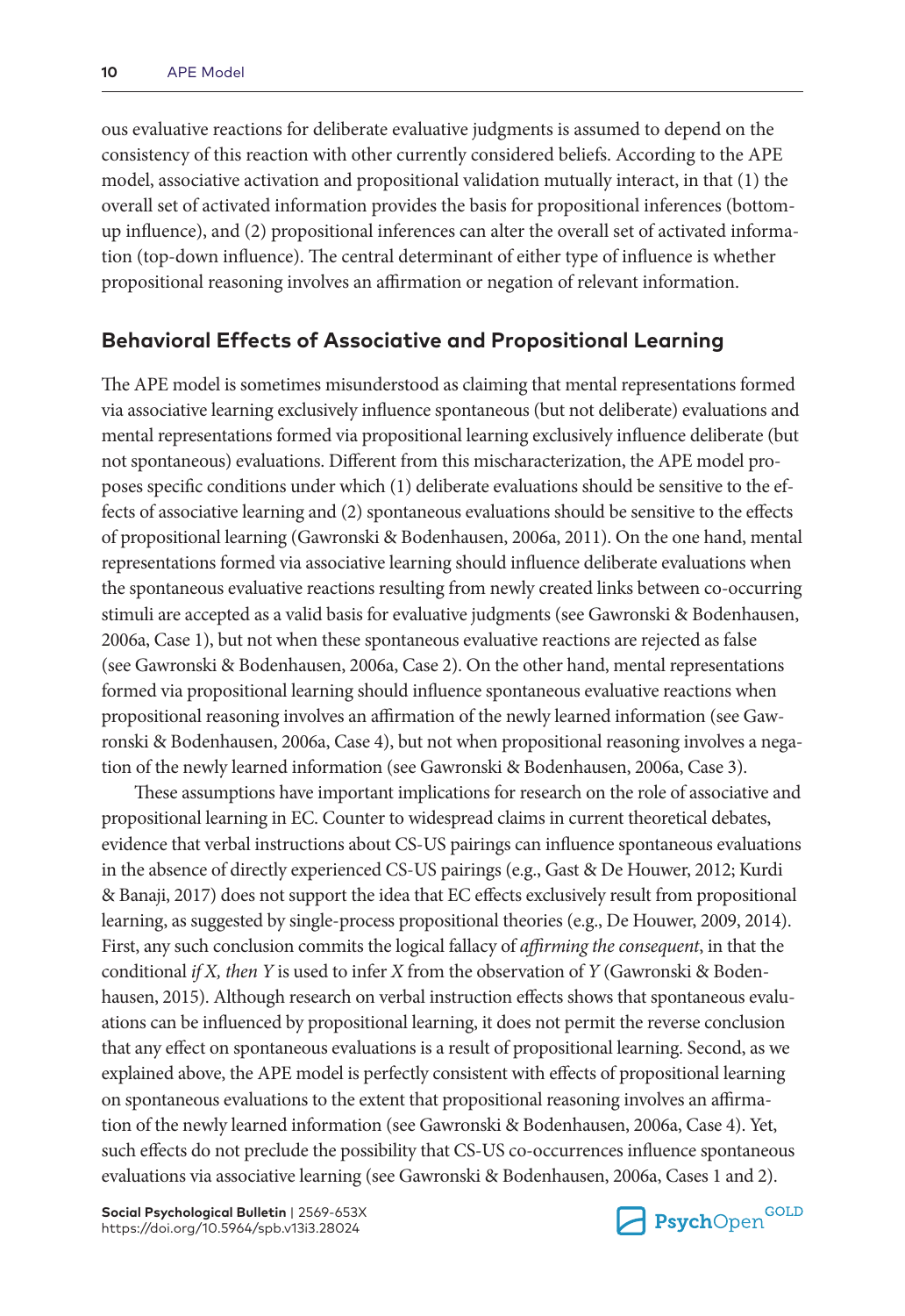From the perspective of the APE model, understanding the roles of associative and propositional learning in EC requires experimental designs that pit the outcomes of one learning mechanism against the outcomes of the other (see Gawronski & Bodenhausen, 2006a, Case 5). A general feature of such designs is that they include (1) repeated cooccurrence of a CS with a US and (2) additional information that the valence of the US is not characteristic of the CS. Based on the defining features of the two learning mechanisms, the APE model suggests three cases in which additional information should lead to conflicting outcomes of associative and propositional learning: (1) cases in which observed regularities are rejected as invalid, (2) cases in which the particular relation of a CS and a US suggests a CS evaluation that is opposite to the valence of the US, and (3) cases in which CS evaluations suggested by directly experienced CS-US pairings conflict with CS evaluations suggested by verbal instructions about CS-US pairings. In these cases, the APE model predicts that perceived validity, relational information, and verbal instructions should eliminate mere co-occurrence effects on deliberate evaluations (because propositional reasoning should lead to a rejection of the spontaneous evaluative reactions resulting from the direct link between the co-occurring stimuli formed via associative learning). In contrast, spontaneous evaluations should remain sensitive to the observed co-occurrence between stimuli (because rejection of spontaneous evaluative reactions via propositional reasoning does not deactivate the direct links between the co-occurring stimuli formed via associative learning). Although some studies support these predictions, the overall evidence for conflicting effects of associative and propositional learning is rather mixed (for a review, see Corneille & Stahl, 2018).

#### **Regularity vs. Validity**

Peters and Gawronski (2011b) conducted a series of studies that investigated interactive effects of evaluative regularities and their perceived validity on spontaneous and deliberate evaluations. Using a simple impression formation task, participants were presented with evaluative statements about four target individuals. For two of the four targets, 75% of the statements were positive and 25% were negative. For the other two targets, 75% of the statements were negative and 25% were positive. Participants' task was to guess whether each statement was correct or incorrect. Orthogonal to the manipulation of valence proportions, participants received feedback on their individual guesses, such that for two of the targets the majority information was always correct and the minority information was always incorrect. For the remaining two targets, the feedback suggested that the minority information was correct and the majority information was incorrect. Afterwards, spontaneous evaluations were measured with two variants of affective priming (Fazio, Jackson, Dunton, & Williams, 1995; Payne, Cheng, Govorun, & Stewart, 2005); deliberate evaluations were assessed with a self-report measure.

Drawing on the APE model's hypotheses that (1) perceived validity should eliminate mere co-occurrence effects on deliberate evaluations and (2) spontaneous evaluations should remain sensitive to stimulus co-occurrences even when associative links resulting from these co-occurrences are rejected as false (Gawronski & Bodenhausen, 2006a, 2011),

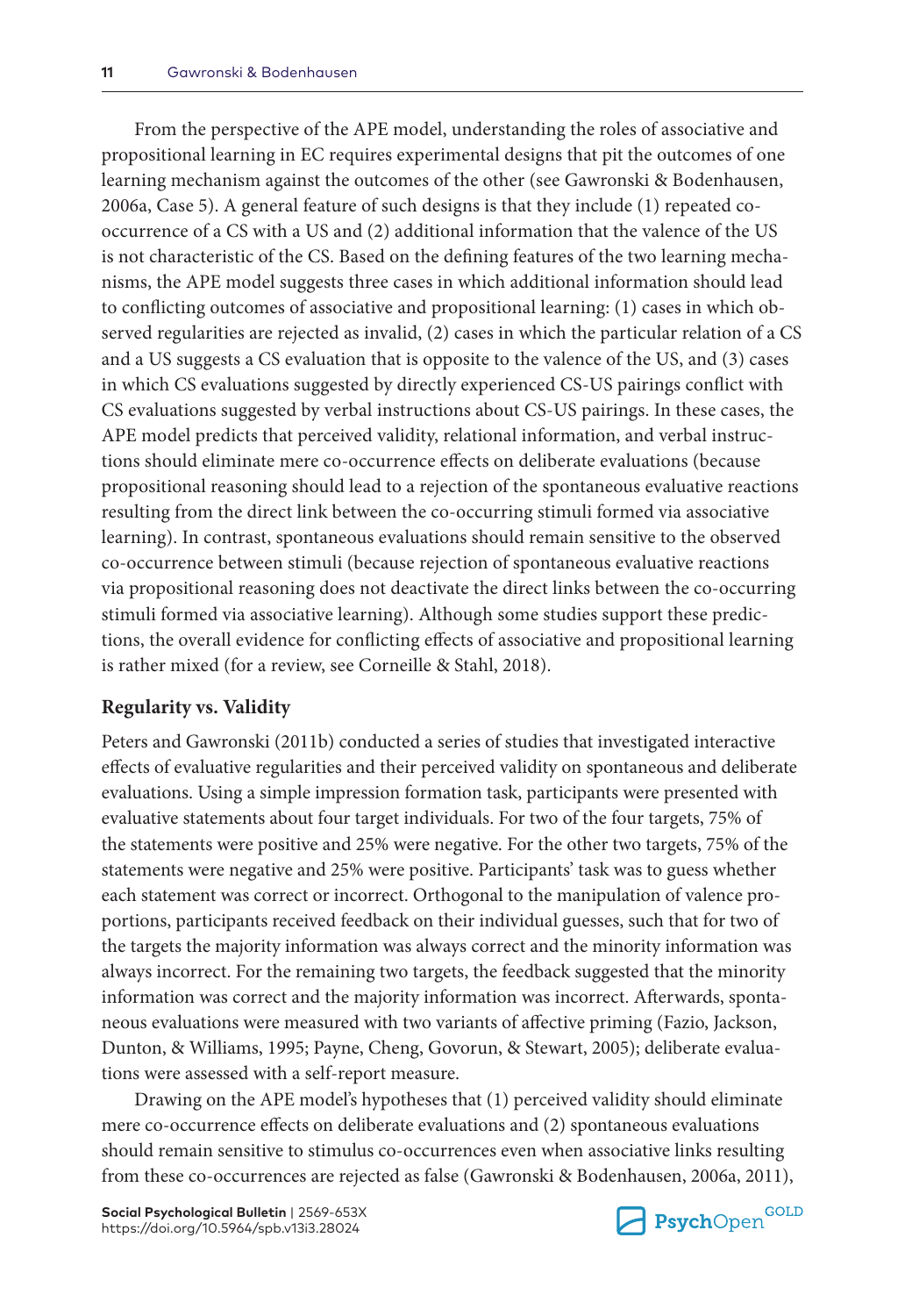Peters and Gawronski (2011b) expected an unqualified main effect of valence proportions on spontaneous evaluations. In contrast, deliberate evaluations were expected to show an interaction of valence proportions and validity feedback, reflecting the actual validity of the observed statements rather than the mere proportions of positive and negative statements. Counter to these predictions, both spontaneous and deliberate evaluations showed a significant interaction, indicating that validity information fully qualified the effects of the observed regularities (see also Moran, Bar-Anan, & Nosek, 2015).

An important aspect of Peters and Gawronski's (2011b) studies is that they focused on the effects of invalidation (or negation) during the *formation* of evaluative representations. This focus deviates from the one in earlier research that focused on the effects of invalidation (or negation) during the *expression* of existing representations (e.g., Deutsch et al., 2006; Gawronski, Deutsch, et al., 2008). Different from the findings by Peters and Gawronski (2011b), these studies consistently found that invalidation (or negation) of prior information qualifies deliberate, but not spontaneous evaluations. In fact, when Peters and Gawronski included a delay between the encoding of evaluative information and its invalidation, they replicated the typical dissociation found in earlier studies. In this case, spontaneous evaluations were indeed less sensitive to invalidation than deliberate evaluations. Together, these findings suggest that dissociations between spontaneous and deliberate evaluations resulting from invalidation (or negation) are due to processes operating during the expression of evaluative representations. However, they pose a challenge to the APE model's hypothesis that mere co-occurrences influence mental representations via associative learning even when these regularities are deemed invalid during encoding.

#### **Co-occurrence vs. Relation**

Although Peters and Gawronski's (2011b) findings pose a challenge to the idea that observed regularities can influence mental representations via associative learning regardless of the perceived validity of these regularities, there is some evidence that observed co-occurrences can influence mental representations regardless of the relation between the co-occurring stimuli (for a review, see Corneille & Stahl, 2018). This evidence comes from research showing that CS-US pairings can lead to changes in spontaneous CS evaluations that remain unqualified by the particular relation between the CS and the US. The central finding in this line of research is that information suggesting a "contrastive" relation between a CS and a co-occurring US reverses EC effects on deliberate evaluations without affecting EC effects on spontaneous evaluations. These findings are consistent with the APE model's assumptions that (1) contrastive relations should eliminate mere co-occurrence effects on deliberate evaluations and (2) spontaneous evaluations should remain sensitive to observed co-occurrences even when the propositional meaning of the resulting associative links is qualified by information about a contrastive relation. For example, repeated exposure to the information *Aspirin relieves headaches* may create a direct link between *Aspirin* and *headaches* via associative learning even when propositional learning creates a mental representation of their relation at a higher level of the associative network. Thus, exposure

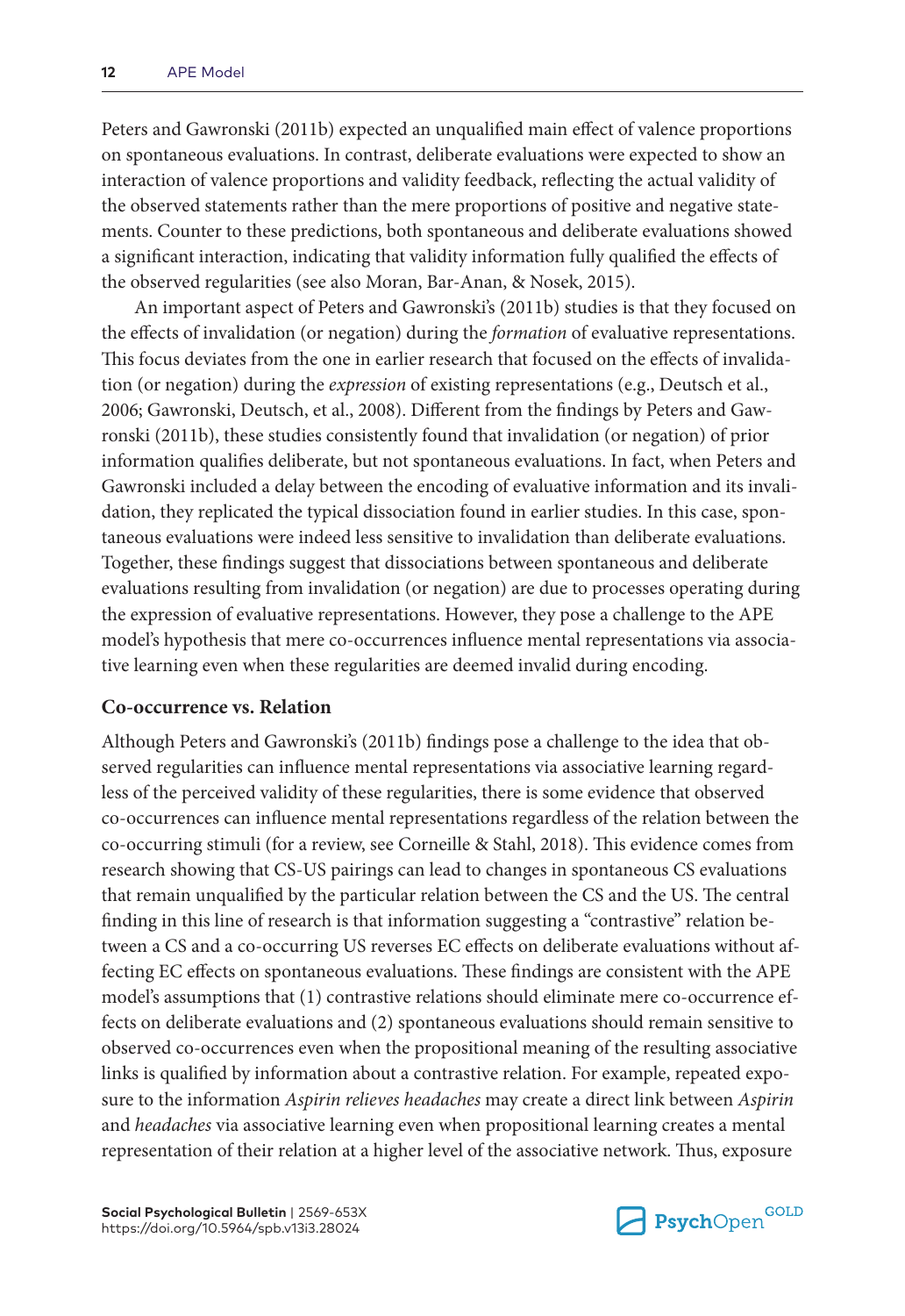to the stimulus *Aspirin* should activate the negative concept *headaches* via the direct link between two, even when activation spreads to the stored information about their relation. From the perspective of the APE model, entertaining the idea *Aspirin relieves headaches* is not only insufficient to deactivate the direct link between *Aspirin* and *headaches*; it may even enhance this link by contributing to the co-activation of the two concepts.

Although the available evidence for these ideas is somewhat mixed, some studies have found unqualified effects of CS-US co-occurrences on spontaneous evaluations even when deliberate evaluations were fully qualified by information about CS-US relations. For example, in a study by Moran and Bar-Anan (2013), participants were presented with neutral stimuli (CS) that started or stopped either pleasant or unpleasant sounds (US). Afterwards, the authors measured spontaneous evaluations of the CSs with an implicit association test (Greenwald, McGhee, & Schwartz, 1998); deliberate evaluations were assessed with a selfreport measure. On the measure of deliberate evaluations, participants showed more favorable judgments of stimuli that started pleasant sounds compared with stimuli that started unpleasant sounds. Conversely, participants showed more favorable judgments of stimuli that stopped unpleasant sounds compared with stimuli that stopped pleasant sounds. In contrast, the measure of spontaneous evaluations reflected the mere co-occurrence of CSs and USs regardless of their relation. That is, participants showed more favorable responses to stimuli that co-occurred with pleasant sounds compared with stimuli that co-occurred with unpleasant sounds, regardless of whether the stimuli started or stopped the sounds.

Hu, Gawronski, and Balas (2017a, Experiments 1 and 2) found a similar pattern using an affective priming task (Fazio et al., 1995) and a manipulation of relational information involving causal relations. Participants were presented with image pairs involving pharmaceutical products (CS) and images of positive or negative health conditions (US). Participants were told that the pharmaceutical products either cause or prevent the depicted health conditions. This manipulation was based on the idea that pharmaceutical products can have positive effects (e.g., curing eczema; causing healthy skin) as well as negative side-effects (e.g., causing eczema; impairing healthy skin). Consistent with Moran and Bar-Anan's (2013) results, Hu et al. found that deliberate evaluations of the pharmaceutical products reflected the relation between the product and the depicted health condition. Specifically, participants showed more favorable judgments of products that caused positive health conditions compared with products that caused negative health conditions. Conversely, participants showed more favorable judgments of products that prevented negative health conditions compared with products that prevented positive health conditions. In contrast, spontaneous evaluations reflected the mere co-occurrence of the products with positive or negative health conditions regardless of their relation. That is, participants showed more favorable responses to products that co-occurred with positive health conditions than products that co-occurred with negative health conditions, regardless of whether the products caused or prevented the health conditions.

Although the reviewed findings support the idea that mere co-occurrences of a CS and a US can influence mental representations via associative learning regardless of their rela-

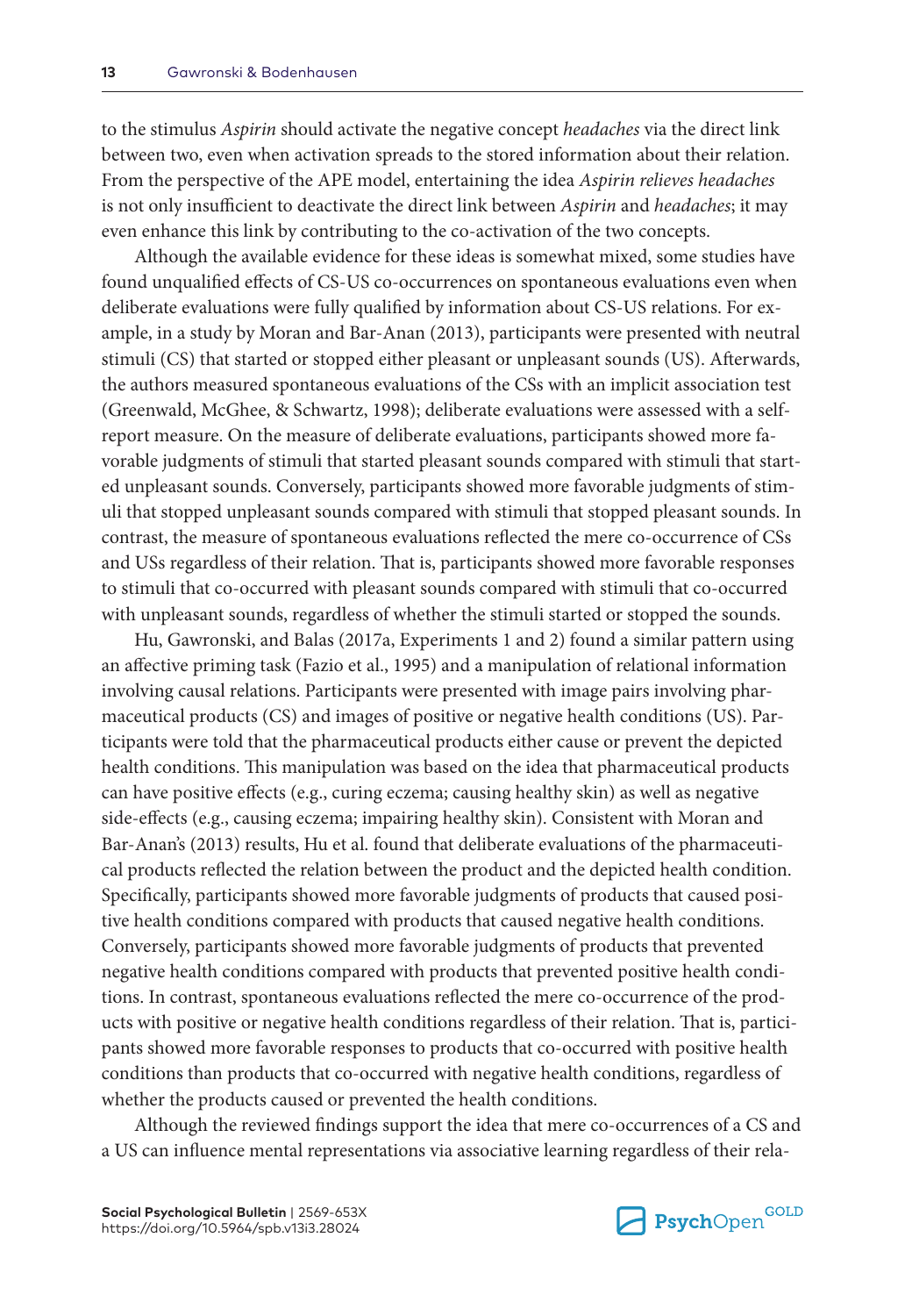tion, the available evidence for this hypothesis is far from conclusive (for a review, see Corneille & Stahl, 2018). For example, counter to the obtained dissociations between spontaneous and deliberate evaluations, some studies found attenuated EC effects on spontaneous evaluations when relational information suggested a CS evaluation that was opposite to the valence of the US (e.g., Zanon, De Houwer, & Gast, 2012); other studies found reversed EC effects on both spontaneous and deliberate evaluations (e.g., Gawronski, Walther, & Blank, 2005; Hu et al., 2017a, Experiment 3). Although the APE model can be reconciled with the former findings by assuming that participants engaged in propositional inferences about the abstract valence of the CS (instead of storing episodic information about the relation between the CS and the US), it is difficult to reconcile with the latter finding given that effects of co-occurrences are assumed to be unconditional. Thus, a major challenge for future theoretical and empirical work is to identify the conditions under which relational information qualifies effects of mere co-occurrences on spontaneous evaluations.

#### **Experience vs. Instruction**

More compelling evidence for the predictions of the APE model comes from research that investigated cases in which CS evaluations suggested by directly experienced CS-US pairings conflict with CS evaluations suggested by verbal instructions about CS-US pairings. In a nutshell, this work found that deliberate evaluations were shaped by verbal instructions about CS-US pairings, whereas spontaneous evaluations were influenced by directly experienced CS-US pairings. These findings are consistent with the APE model's assumption that spontaneous and deliberate evaluations should be differentially sensitive to the outcomes of associative and propositional learning to the extent that (1) a CS repeatedly co-occurs with a US and (2) additional information suggests that the valence of the cooccurring US is not characteristic of the CS.

For example, in a study by Hu, Gawronski, and Balas (2017b), participants were presented with CS-US pairings and then completed measures of spontaneous and deliberate evaluations of the CSs. After completion of the two evaluation measures, half of the participants were presented with CS-US pairings of the opposite valence (i.e., counter-conditioning). The remaining half were informed that the CSs would be presented with USs of the opposite valence without being shown any such pairings (i.e., counterinstructions). Finally, all participants completed the two evaluation measures a second time. Consistent with the predictions of the APE model, both counter-conditioning and counter-instructions effectively reversed initial EC effects on deliberate evaluations. However, only directly experienced CS-US pairings, but not verbal instructions about CS-US pairings, reversed initial EC effects on spontaneous evaluations. These results suggest that actually experienced CS-US pairings influence mental representations in a manner that is different from the effects of propositional inferences. If all EC effects were mediated by propositional inferences (as suggested by single-process propositional theories), counterconditioning and counter-instructions should have identical effects, which was not the case in Hu et al.'s study.

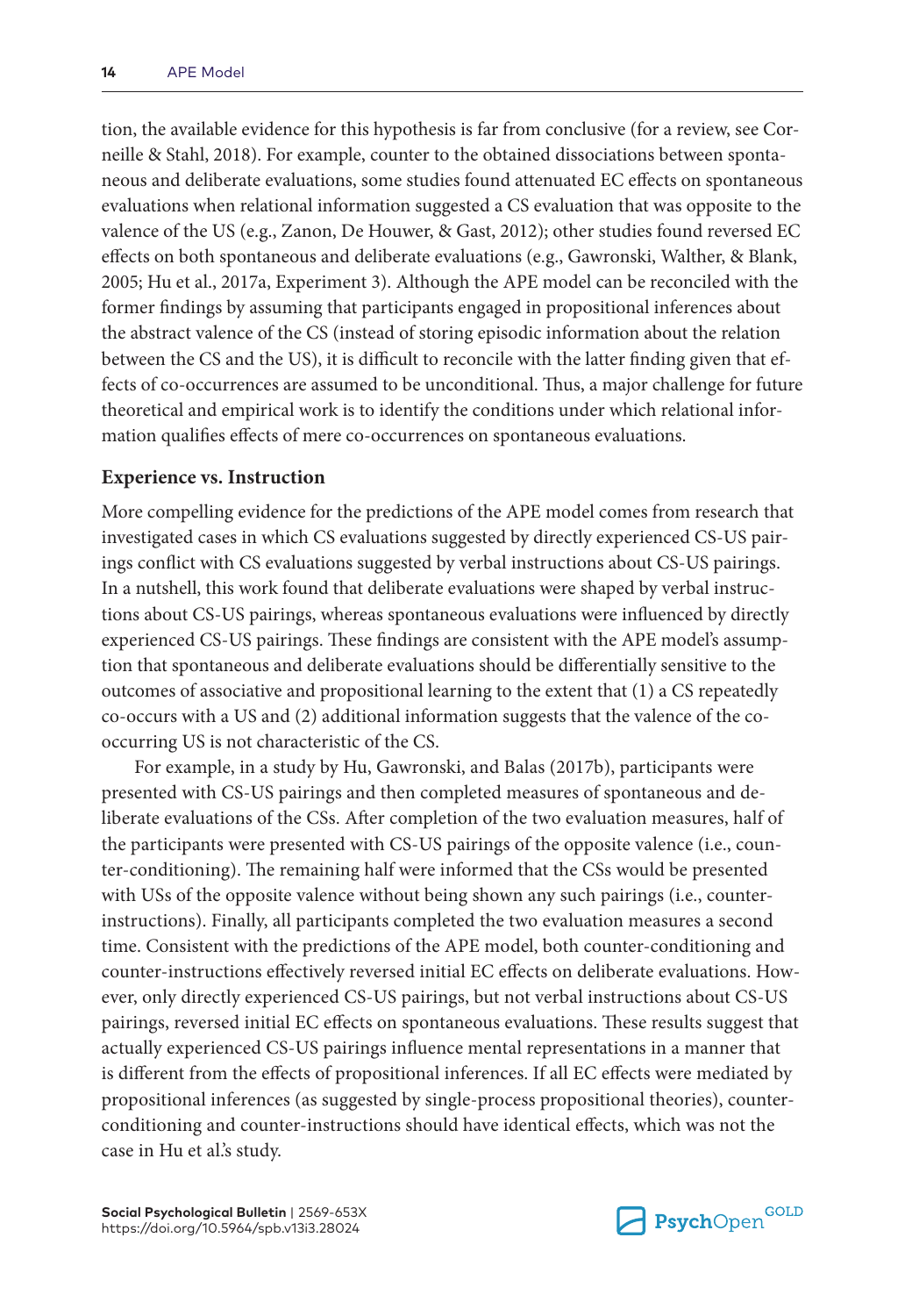#### **Learning or Expression?**

The mixed evidence regarding competing effects of associative and propositional learning raises the question of how the conflicting findings could be reconciled from the perspective of the APE model. One possibility is to attribute the obtained dissociations between spontaneous and deliberate evaluations to processes during the behavioral expression of an evaluative response. Specifically, dissociations between the two kinds of evaluations may occur when newly acquired propositional information conflicts with the evaluation suggested by a previously formed representation. For example, in Peters and Gawronski's (2011b) study on the effects of observed regularities and perceived validity, the predicted dissociation between spontaneous and deliberate evaluations occurred only when there was a delay between the encoding of evaluative regularities and the presentation of validity information. Similarly, in Hu et al.'s (2017b) study on the effects of counter-conditioning and counter-instructions, both procedures were supposed to reverse the effect of previously experienced CS-US pairings. Thus, in both studies, participants initially formed a mental representation of a target object, and the evaluation suggested by this representation was later qualified by newly acquired information about the validity of previously observed regularities (Peters & Gawronski, 2011b) or forthcoming CS-US pairings (Hu et al., 2017b). Such information may influence the verbal expression of the existing representation on measures of deliberate evaluative judgments, but it may be ineffective in preventing the effect of this representation on measures of spontaneous evaluative reactions. A change in the latter presumably requires a genuine change in the underlying representation, for example via directly experienced CS-US pairings of the opposite valence (see Hu et al., 2017b).

A similar argument may explain the mixed findings regarding the effectiveness of relational information in qualifying EC effects on spontaneous evaluations (e.g., Gawronski et al., 2005; Hu et al., 2017a; Zanon et al., 2012). An important factor that moderated dissociations between spontaneous and deliberate evaluations in Hu et al.'s (2017a) research was whether the information about CS-US relations was acquired together with the CS-US pairings. When relational information was acquired separately before the encoding of the CS-US pairings, it moderated EC effects on deliberate, but not spontaneous, evaluations. However, when relational information was provided simultaneously with the CS-US pairings, it moderated EC effects on both spontaneous and deliberate evaluations. The latter setup is consistent with the one in other studies that found a qualifying effect of relational information on both spontaneous and deliberate evaluations (e.g., Gawronski et al., 2005; Zanon et al., 2012). Thus, a potential explanation of these outcomes is that dissociations between spontaneous and deliberate evaluations occur when participants have to integrate two separately encoded pieces of information (i.e., co-occurrence, relation). To the extent that a retroactive integration of two pieces of stored information requires time and cognitive resources, it may be less likely to occur for spontaneous evaluations, showing mere cooccurrence effects regardless of specific CS-US relations. Yet, if the two pieces of informa-

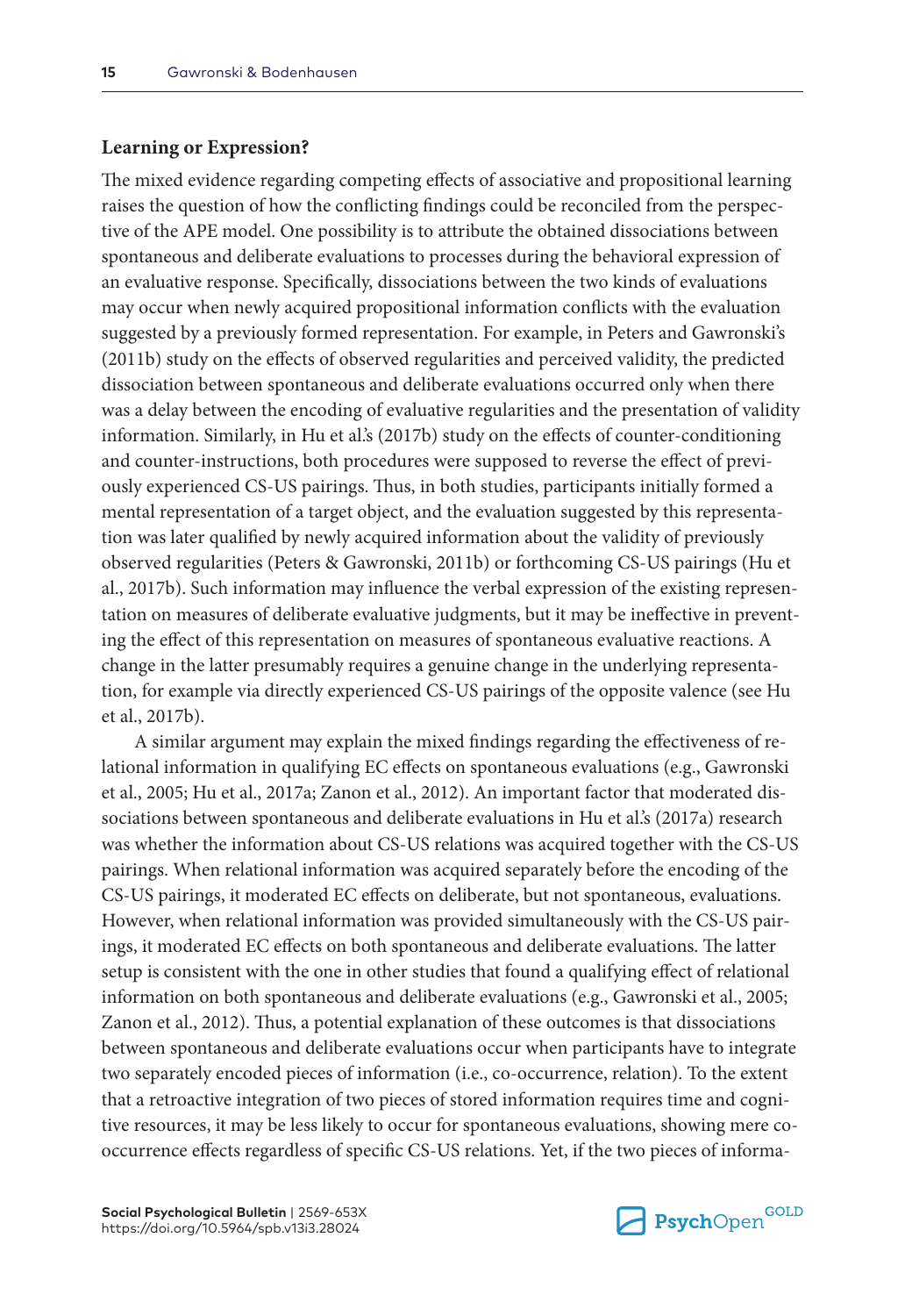tion are integrated during encoding (e.g., when relational information is encoded together with CS-US pairings), the resulting CS representation may directly reflect the valence inferred from the observed relation, leading to a qualifying effect of relational information on both spontaneous and deliberate evaluations.

Although this integrative post-hoc explanation reconciles the reviewed findings with the APE model, it is also consistent with single-process propositional theories that reject the idea of associative learning as a qualitative distinct learning mechanism (e.g., De Houwer, 2009, 2014). To the extent that the observed dissociations between spontaneous and deliberate evaluations are due to expression-related processes, there is no need to postulate a mechanism of associative learning in addition to the uncontroversial idea of propositional learning (see Hu et al., 2017a). Nevertheless, some findings are more difficult to explain without the idea of associative learning based on mere-occurrence (e.g., Gawronski et al., 2005, Experiment 2; Langer, Walther, Gawronski, & Blank, 2009). For example, in a study modeled after the typical paradigm in research on US revaluation (e.g., Walther et al., 2009), Langer et al. (2009) presented participants with positive or negative information about some unknown individuals (i.e., US faces). In a subsequent task, participants received information about whether the US faces like or dislike unknown individuals (i.e., CS faces). Afterwards, half of the participants received novel information about the US faces suggesting a valence that was opposite to the one in the first part of the study (US revaluation). Participants in a control condition received additional information about the US faces that was neutral in valence. Finally, all participants completed a measure of deliberate CS evaluations. Participants in the control condition showed more favorable evaluations of CS faces that were liked by positive US faces compared to the CS faces that were liked by negative US faces. Moreover, participants showed less favorable evaluations of CS faces that were disliked by positive US faces compared to the CS faces that were disliked by negative US faces (see also Gawronski et al., 2005). However, participants in the revaluation condition showed CS evaluations that were in line with the new valence of the US regardless of whether the US faces liked or disliked the CS faces. That is, participants showed more favorable evaluations of CS faces that co-occurred with initially negative, revaluated positive US faces compared to CS faces that co-occurred with initially positive, revaluated negative US faces. This result suggests that participants formed a direct mental link between the CS and the US, which determined their CS evaluations regardless of CS-US relations after US revaluation. This conclusion is consistent with the notion of associative learning. However, it is difficult to reconcile with the categorical rejection of associative learning in single-process propositional theories (e.g., De Houwer, 2009, 2014). According to the latter theories, US revaluation should either reverse the two-way interaction pattern found in Langer et al.'s control condition or leave it unaffected. From a purely propositional view, it seems unclear why CS evaluations should reflect the new valence of the US regardless of CS-US relations. Although Langer et al.'s findings also do not cleanly map onto the core assumptions of the APE model, they do suggest that CS-US co-occurrences can create direct as-

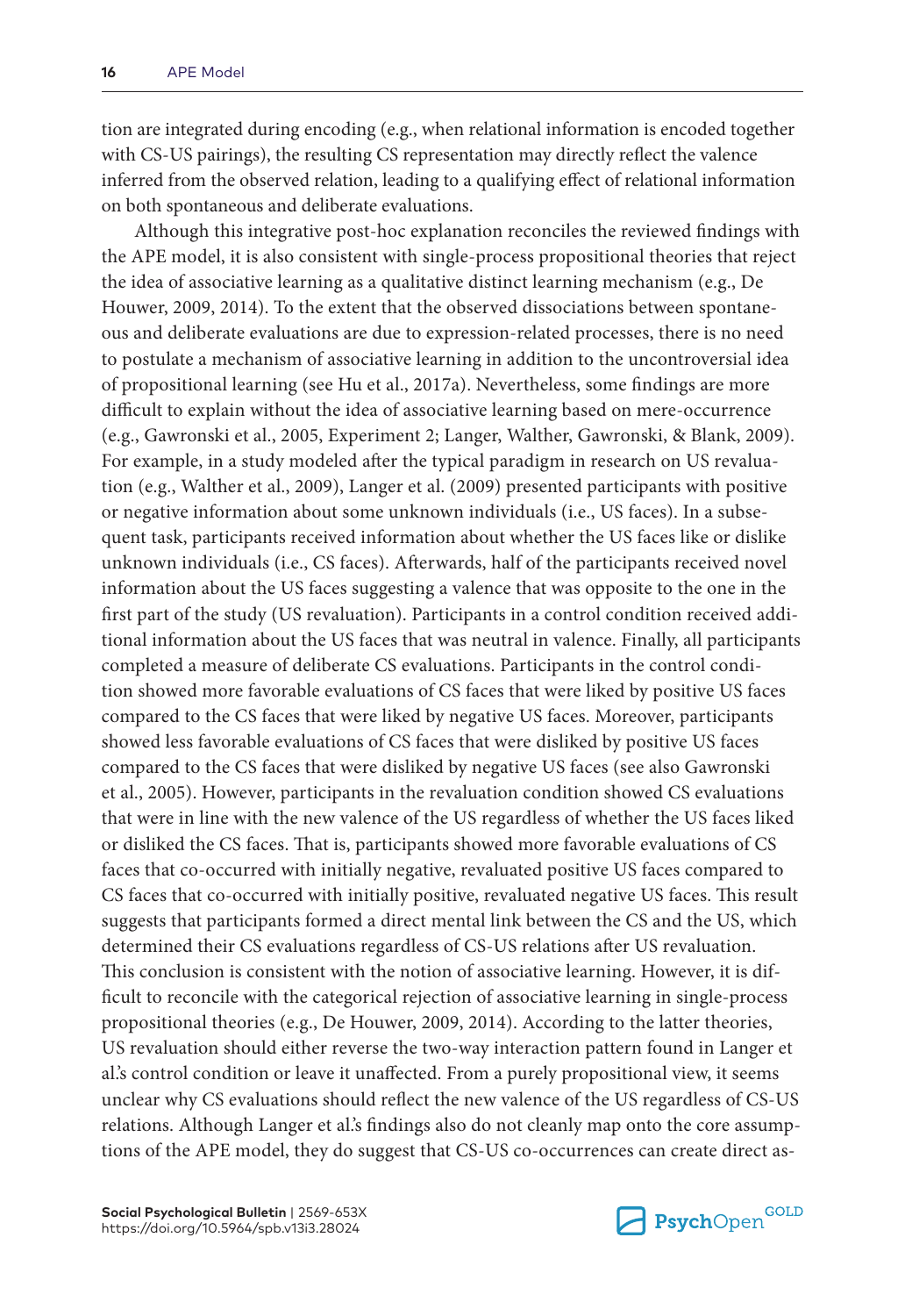sociative links even when the observed co-occurrences and CS-US relations are mentally integrated during encoding. Thus, more work is needed to identify the conditions under which CS-US pairings produce unqualified co-occurrence effects regardless of specific CS-US relations.

## **Automaticity**

The distinction between *associative learning* and *propositional learning* refers to the processes by which observed stimuli shape mental representations; the distinction between *associative activation* and *propositional validation* refers to the processes by which existing mental representations influence judgments and behavior. In either case, the associativepropositional distinction specifies *how* a given process translates inputs into outputs (i.e., operating principles). The distinction between associative and propositional learning refers to two distinct processes that translate input stimuli into representational outputs. The distinction between associative activation and propositional validation refers to two distinct processes in the translation between representational inputs and behavioral outputs (see De Houwer & Moors, 2015).

The question of how a given process translates inputs into outputs has to be distinguished from the question of *when* the process is assumed to operate (i.e., operating conditions). The latter question is central to the automatic-controlled distinction, which subsumes four distinct boundary conditions (see Bargh, 1994): awareness (i.e., does the process operate when there is no awareness?), intentionality (i.e., does the process operate when there is no intention to start the process?), efficiency (e.g., does the process operate when mental resources are reduced?), and controllability (e.g., does the process operate when there is a goal to alter or stop the process?). According to the APE model, there is no perfect mapping between operating principles and operating conditions, such that associative processes would generally operate automatically, whereas propositional processes would generally operate in a controlled fashion (Gawronski & Bodenhausen, 2007, 2009, 2011). Instead, both associative and propositional processes are assumed to have automatic and controlled aspects. Moreover, because different features of automaticity need not cooccur, it is important to distinguish between the unique roles of awareness, intentionality, efficiency, and controllability. Based on the dominant interpretation of EC as a learning effect, the following analysis focuses primarily on automatic and controlled aspects of associative and propositional learning. For a detailed discussion of automatic and controlled aspects of associative activation and propositional validation, we refer interested readers to the chapter by Gawronski and Bodenhausen (2014).

#### **Awareness**

The APE model assumes that associative learning is independent of people's awareness of the stimulus contiguities that are responsible for the formation of new associative links (Gawronski & Bodenhausen, 2014). More specifically, the APE model suggests that people do not

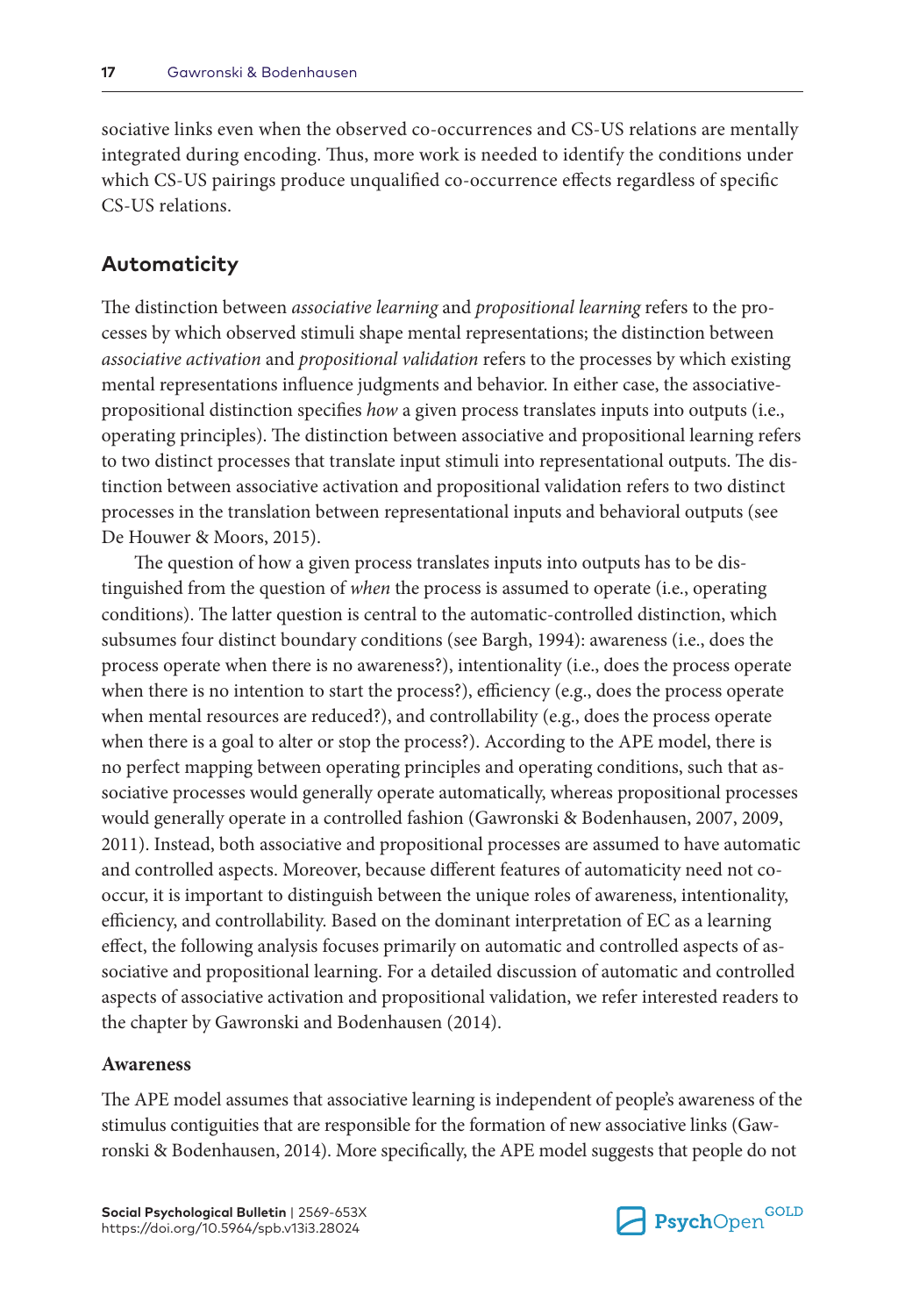have to consciously recognize the co-occurrence of a CS with a US during the encoding of their co-occurrence in order to form a mental link between the two. To clarify the empirical implications of this hypothesis, two important aspects deserve a more elaborate discussion.

First, awareness during encoding should not be confused with recollective memory during the expression of an evaluative response. Although measures of recollective memory have been frequently used to investigate the role of awareness in EC, they provide little insights into whether people consciously recognized the co-occurrence of a CS with a US during encoding (Gawronski & Walther, 2012). On the one hand, lack of recollective memory does not guarantee lack of awareness during encoding, because participants may have consciously recognized the co-occurrence of a CS with a US during encoding but forgotten the relevant details over time. On the other hand, accurate memory judgments do not imply awareness of CS-US pairings during encoding, because participants may use their conditioned evaluative response to the CS as a basis for their judgments in the memory task. As explained in more detail by Gawronski and Walther (2012), understanding the role of awareness in EC requires experimental approaches that include (1) direct manipulations of awareness during encoding and (2) online (rather than retrospective) manipulation checks of awareness (see also Sweldens, Corneille, & Yzerbyt, 2014).

Second, awareness of CS-US pairings during encoding should not be confused with attention (Gawronski & Bodenhausen, 2014). Although enhanced attention may increase the likelihood that people consciously recognize systematic co-occurrences between a CS and a US, the two determinants of learning are conceptually distinct in the sense that attention is necessary but insufficient for awareness. That is, people may consciously recognize the co-occurrence of a CS and a US only when they pay attention to the two stimuli, but attention does not guarantee awareness of their systematic co-occurrence. According to the APE model, associative learning is independent of awareness, but it still requires attention to the co-occurring stimuli (e.g., Custers & Aarts, 2011; Field & Moore, 2005).

Whereas associative learning is assumed to be independent of awareness, the APE model assumes that propositional learning requires conscious awareness (Gawronski & Bodenhausen, 2014). Thus, to the extent that people are consciously aware of the cooccurrence of a CS with a US, associative and propositional learning may jointly influence the mental representation of the CS. Yet, lack of awareness should eliminate the effects of propositional learning, leaving associative learning as the sole mechanism that can produce changes in the mental representation of the CS.

#### **Intentionality**

According to the APE model, associative learning can be described as unintentional in the sense that the learning process itself does not require the goal to form a new association (Gawronski & Bodenhausen, 2014). However, associative learning can certainly have intentional antecedents, in that people may intentionally expose themselves to repeated co-occurrences to facilitate their acquisition (e.g., intentional exposure to pairs of words in the learning of a foreign language).

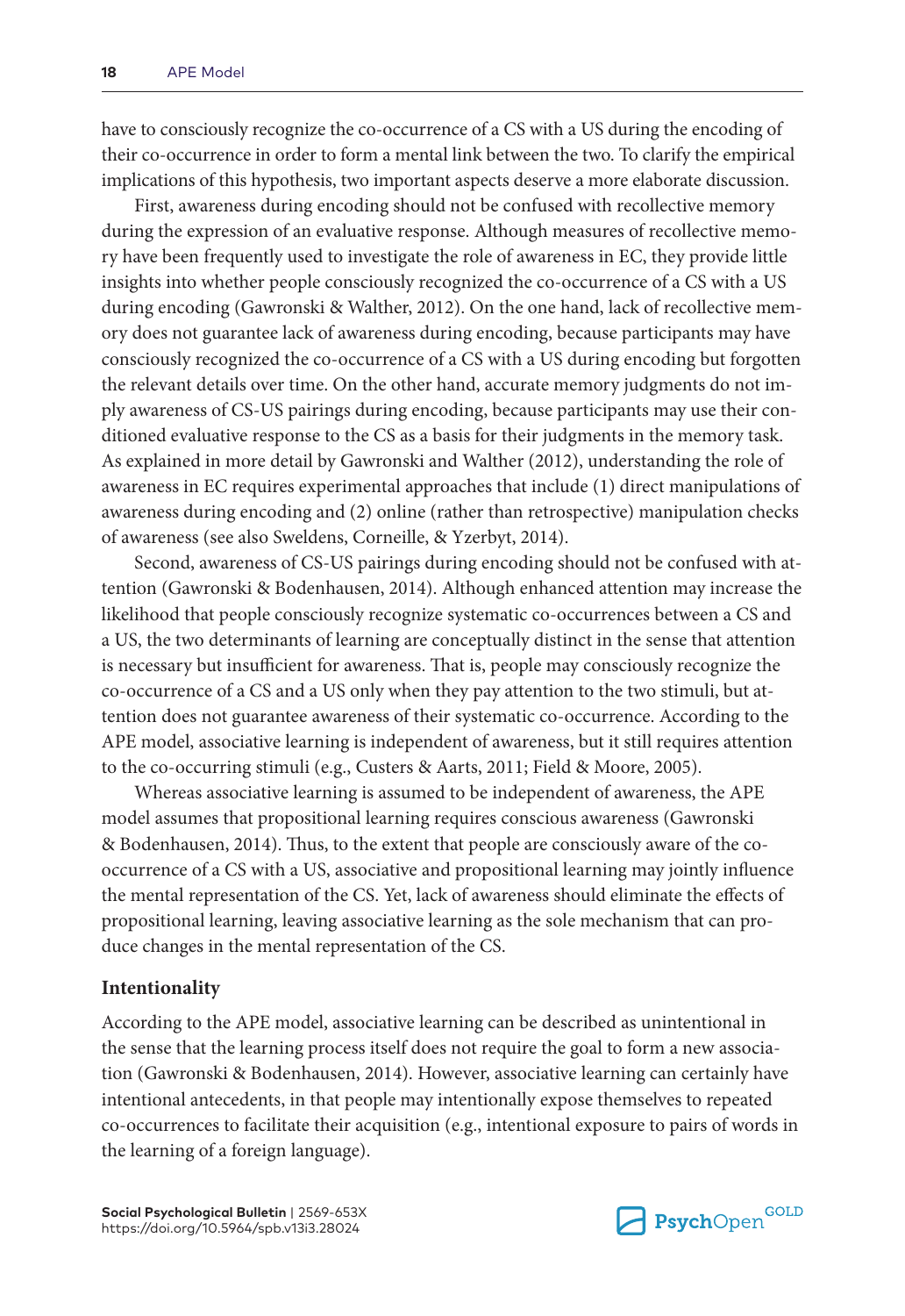Similar considerations apply to propositional learning. Once a propositional thought about an event has been generated (e.g., about the co-occurrence of a CS with a US), the content of this thought may be stored in memory even when people do not have the goal to memorize it. Of course, the goal to memorize the content of a propositional thought may facilitate its storage, but such a goal is not required according to the APE model (Gawronski & Bodenhausen, 2014). In fact, a substantial body of evidence suggests that alternative processing goals (e.g., impression formation) can be more effective in producing a strong memory trace than memorization goals (e.g., Hamilton, Katz, & Leirer, 1980). The same is true for the process of generating a propositional thought, which also does not require an intention to instigate this process (Gawronski & Bodenhausen, 2014). Although propositional thoughts can be the result of intentional inferences about CS-US relations, they can be purely "stimulus-driven" when people notice a systematic relation between stimuli in the absence of a goal to identify such stimulus relations.

#### **Efficiency**

According to the APE model, the formation of mental links via associative learning is resource-independent, although attentional distraction may sometimes disrupt associative learning if it undermines attention to and encoding of the co-occurring stimuli (Gawronski & Bodenhausen, 2014). Thus, when investigating the resource-independence of associative learning, it is important to distinguish between different aspects of working memory capacity (Baddeley, 2010). Whereas capacity constraints on episodic memory (e.g., concurrent rehearsal of a complex digit-string) should leave associative learning unaffected, capacity constraints on perceptual processing (e.g., concurrent attention to numbers in a two-back task) may reduce the effects of associative learning to the extent that it undermines the perceptual encoding of the relevant stimulus contiguities (see Custers & Aarts, 2011; Field & Moore, 2005; Pleyers, Corneille, Yzerbyt, & Luminet, 2009).

As for propositional learning, the APE model assumes that the mere consideration of propositional information does not require substantial amounts of cognitive resources, although greater elaboration can certainly strengthen the resulting mental links (Craik & Lockhart, 1972). Nevertheless, the generation of propositional information may require more resources to the extent that the entertained information is more complex (Gawronski & Bodenhausen, 2014). The same is true for complex propositional inferences about CS-US relations that are not directly observable, but have to be inferred from multiple pieces of information. For example, whereas propositional thoughts about the co-occurrence of a CS and a US may spring to mind even when there are little cognitive resources, propositional inferences about causal relations between two stimuli may require more cognitive capacity, such that these inferences may be disrupted under cognitive load.

#### **Controllability**

According to the APE model, associative learning is difficult to control in the sense that observed CS-US pairings can create mental links despite the goal of not forming an asso-

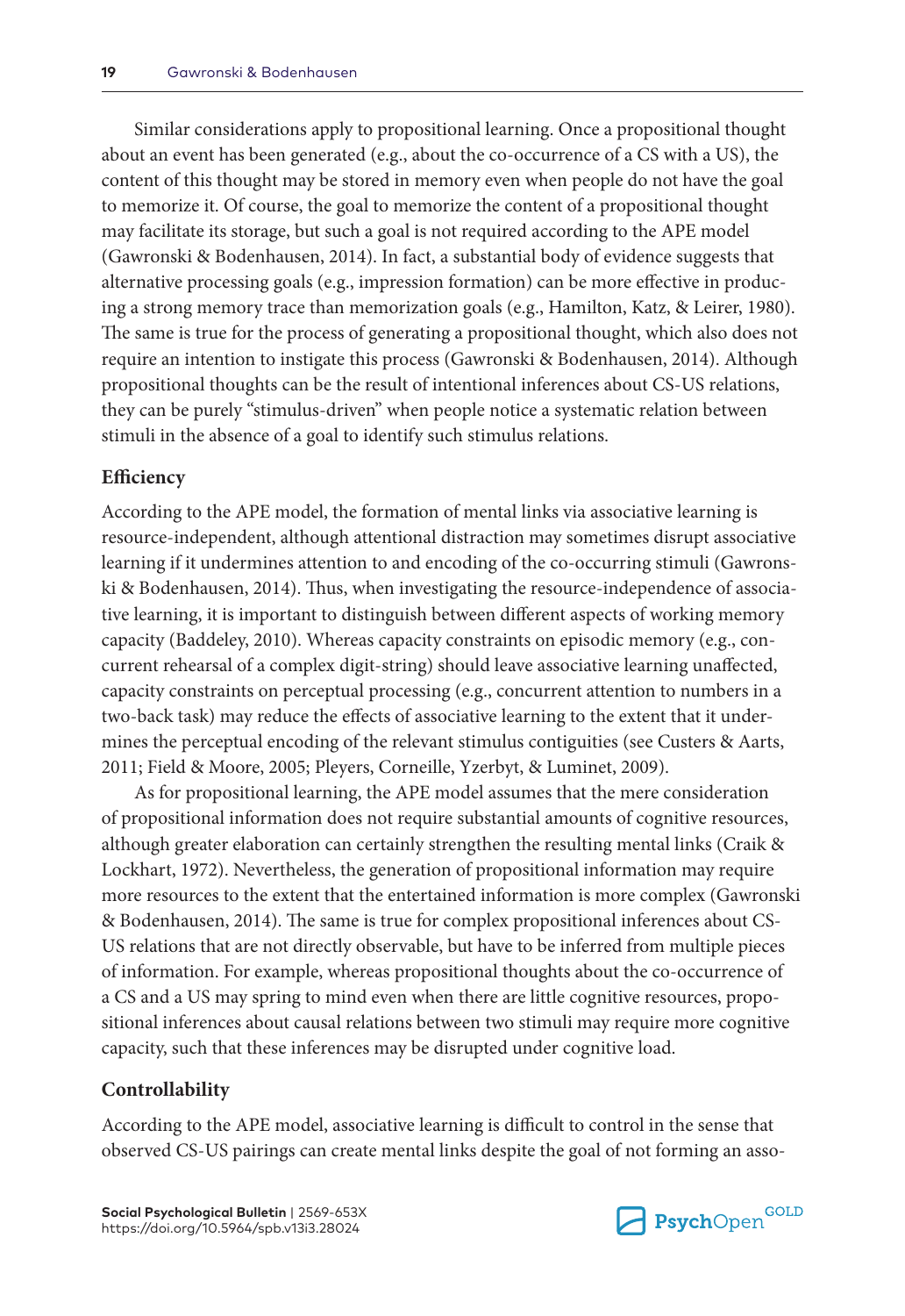ciation between the co-occurring stimuli (e.g., Gawronski, Balas, & Creighton, 2014). Yet, the relative effectiveness of counteractive control is assumed to depend on the employed control strategy (Gawronski & Bodenhausen, 2014). Similar to the distinction between suppression and reappraisal in research on emotion regulation (Gross, 1998), the APE model suggests that *proactive* control strategies are more effective in counteracting the formation of direct associative links on the basis of observed co-occurrence than *reactive* control strategies. For example, whereas suppressing one's evaluative response to the US should be relatively ineffective in preventing the formation of a valence-congruent representation of the CS, categorizing the US in a way that is opposite to its "default" valence might be much more effective (but see Gawronski, Mitchell, & Balas, 2015, for evidence suggesting that reappraisal of US valence may be ineffective in reducing EC effects).

As for the controllability of propositional learning, it is certainly possible to intentionally invalidate self-generated propositional information (Gawronski & Bodenhausen, 2014). Such goal-dependent invalidation is conceptually equivalent to the effects of motivated reasoning, in which people may have a desire to confirm or disconfirm the validity of a given piece of information (Kunda, 1990). As with negation effects in motivated reasoning, however, the effectiveness of intentional invalidation is assumed to be limited to the propositional level, in that merely negating propositional information (i.e., reversing its truth value) is insufficient to counteract the formation of corresponding mental links via associative learning (Deutsch et al., 2006; Gawronski, Deutsch, et al., 2008). For example, repeated pairings of a political candidate with unpleasant stimuli in smear campaigns may create a negative associations with that candidate even when perceivers reject the validity of the observed co-occurrence (e.g., Kosloff, Greenberg, Schmader, Dechesne, & Weise, 2010; Weinberger & Westen, 2008). The process of generating propositional thoughts can also be difficult to control, in that such thoughts may often be the "stimulus-driven" result of noticing a systematic relation between stimuli.

## **Investigating Automatic Features of EC**

Although the APE model's hypotheses about automatic features of associative and propositional learning may seem relatively straightforward, it is important to consider three essential issues in empirical tests of these hypotheses. First, any study on automatic features of associative and propositional learning has to distinguish between learning-related processes during the encoding of CS-US pairings and expression-related processes during the measurement of evaluative responses (Gawronski, Balas, & Hu, 2016; Gawronski & Bodenhausen, 2014). Although this issue is particularly important for understanding the distinct roles of awareness during encoding and recollective memory after encoding, it also applies to research on other features of automaticity. For example, in their work on the controllability of EC, Gawronski, Balas, and Creighton (2014) found that, although EC effects on self-reported evaluations were significantly reduced when participants were instructed to prevent being influenced by CS-US pairings, EC effects on an evaluative priming measure remained unaffected by control instructions. Moreover, although EC effects on self-report-

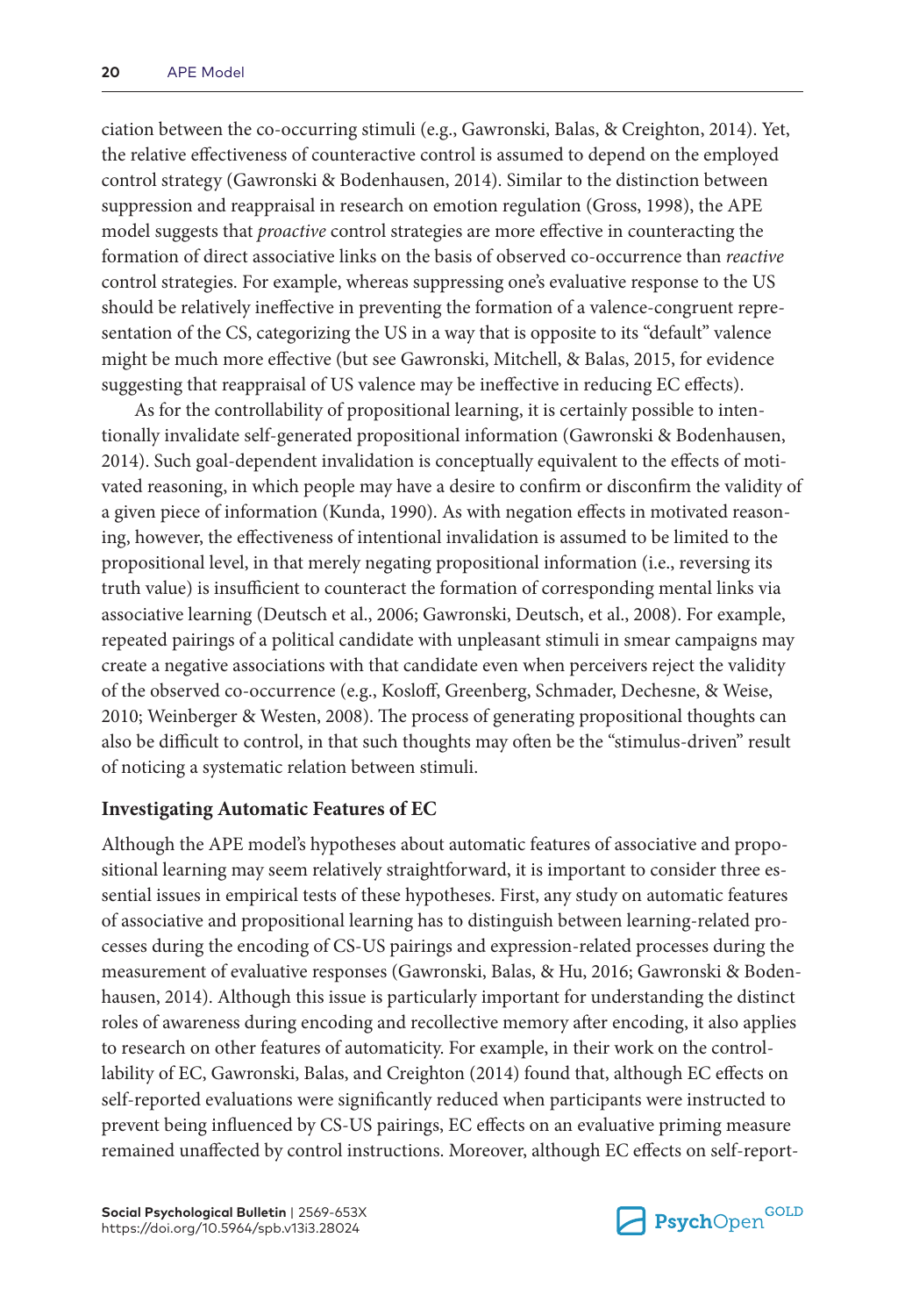ed evaluations varied as a function of evaluative priming effects and recollective memory for CS-US pairings, motivation to control the influence of CS-US pairings qualified only the predictive relation of recollective memory. These results suggest that control instructions influenced the use of recollective memories for CS-US pairings in the expression of deliberate CS evaluations (see also Balas & Gawronski, 2012). However, control instructions did not prevent the formation of associative links, which continued to influence both spontaneous and deliberate evaluations of the CS. Thus, when studying automatic features of EC, it is important to distinguish between processes involved in the formation of mental representations and the processes involved in the behavioral expression of these representations (Gawronski et al., 2016).

A second important issue is the difference between moderating and residual effects in research on automatic features of EC. For example, in studies that experimentally manipulate awareness of CS-US pairings (e.g., Stahl, Haaf, & Corneille, 2016), a reduction of EC effects as a result of unawareness would speak to the relative contribution of propositional learning, given that propositional learning is assumed to require awareness. However, such a moderating effect does not provide any evidence for the absence of associative learning. Effects of associative learning would have to be inferred from the size of residual EC effects in the absence of awareness. To the extent that residual EC effects are still statistically significant under conditions of unawareness, the APE model would suggest a joint operation of associative and propositional learning. The contribution of propositional learning would be reflected in the significant moderation of EC effects by awareness. The contribution of associative learning would be reflected in the significant residual EC effect under conditions of unawareness.

Because EC effects of associative learning are presumably much smaller compared to EC effects of propositional learning (see Hofmann et al., 2010), these considerations highlight the importance of statistical power in studies on automatic features of EC. Although the sample of a given study may provide sufficient power to detect a significant moderation of EC effects by manipulations of automatic processing conditions, the same study may have insufficient power to reliably detect a significant residual EC effect under conditions of automatic processing. An illustrative example is a series of studies on the resourcedependence of EC effects by Mierop, Hütter, and Corneille (2017). Across three studies, the authors found a significant reduction of EC effects as a result of cognitive load. Importantly, although there was no evidence for a residual EC effect under cognitive load in each individual study ( $Ns = 34, 41, 61$ ), an integrative analysis of the data from all three studies (*N* = 136) did find a significant residual EC effect with an observed power of 93%. These results are consistent with concerns that, although a given study may have sufficient statistical power to detect a significant moderation of EC effects by manipulations of automatic processing conditions, the same study may have insufficient power to detect a significant residual EC effect under conditions of automatic processing.

Finally, a third important issue is that hypotheses about automatic features of EC specify the conditions under which a given a process is assumed to operate (i.e., operating con-

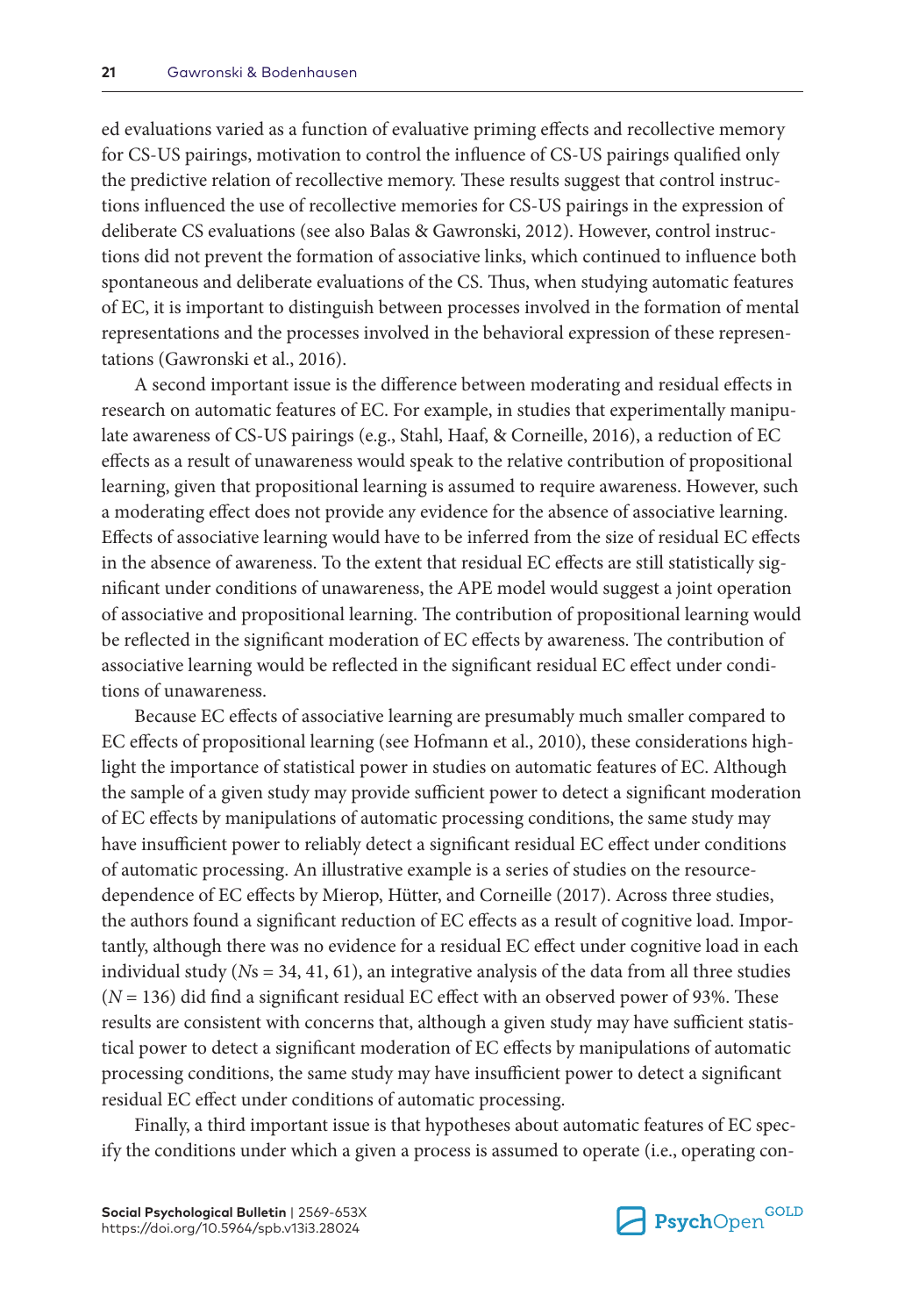ditions) rather than the defining features of that process (i.e., operating principles). Thus, empirical evidence for or against any of these hypotheses speaks only to the (in)accuracy of assumptions about operating conditions. It does not speak to the question of whether a given process actually contributes to EC effects (Gawronski & Bodenhausen, 2009, 2014). For example, in current debates between proponents of dual-process versus single-process theories, lack of a significant EC effect under conditions of unawareness is sometimes interpreted as evidence against the existence of associative learning (e.g., Mitchell et al., 2009). However, based on the distinction between operating principles and operating conditions, such evidence may simply point to the inaccuracy of the hypothesis that associative learning does not require awareness. Conversely, it has been argued that a significant EC effect under conditions of unawareness provides evidence for the existence of associative learning. Yet, again, such evidence may simply point to the inaccuracy of the hypothesis that propositional learning requires awareness. Conceptually, the question of whether a given process actually contributes to EC effects requires experimental manipulations capturing the operating principles of that process (as discussed in the section *Behavioral Effects of Associative and Propositional Learning*), not hypotheses about its operating conditions (see Gawronski, Sherman, et al., 2014).

Although the literature on automaticity features of EC is too large to be reviewed in this article, it is worth noting that the available evidence is consistent with some assumptions of the APE model and inconsistent with others. Based on a detailed review of relevant evidence by Corneille and Stahl (2018), we conclude that:

- 1. There is no compelling evidence for residual EC effects under experimental conditions that prevent conscious awareness during encoding of CS-US pairings (e.g., Stahl et al., 2016).<sup>3</sup> This conclusion stands in contrast to the APE model's hypothesis that associative learning can lead to EC effects in the absence of conscious awareness.
- 2. Although many studies on the resource-dependence of EC effects found no residual effects under mental load (for a notable exception, see Mierop et al., 2017), the majority of these studies used manipulations of attentional load and sample sizes that seem too small to provide sufficient statistical power (e.g., Pleyers et al., 2009). These ambiguities undermine strong conclusions about the accuracy of the APE model's assumption that associative learning can lead to EC effects under conditions of reduced cognitive resources.
- 3. Although there is evidence that EC effects depends on evaluative processing goals (e.g., Gast & Rothermund, 2011), goals to either promote or prevent the impact of CS-US pairings during encoding have been found to qualify EC effects on deliber-



<sup>3</sup> Although some studies suggest that EC effects can be obtained with subliminal presentations of either the CSs (e.g., Gawronski & LeBel, 2008) or the USs (e.g., Rydell, McConnell, Mackie, & Strain, 2006), all successful demonstrations of subliminal EC suffer from methodological limitations (for reviews, see Corneille & Stahl, 2018; Sweldens et al., 2014). Conversely, all studies that do not suffer from these limitations failed to obtain evidence for subliminal EC (e.g., Högden, Hütter, & Unkelbach, 2018; Stahl et al., 2016).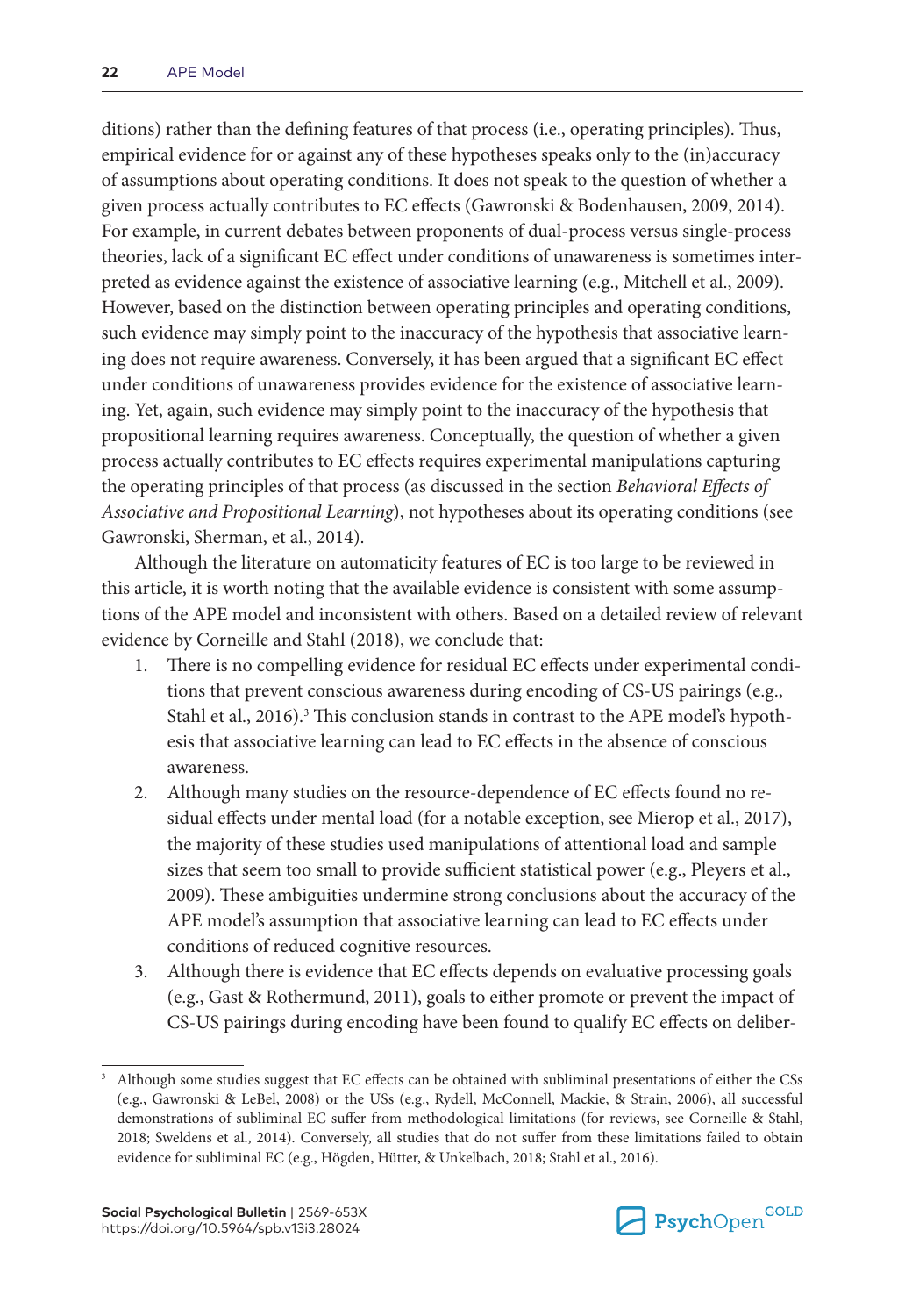ate, but not spontaneous evaluations (e.g., Gawronski, Balas, et al., 2014). The latter findings are consistent with the APE model's hypotheses regarding the (un)intentionality and (un)controllability of the learning mechanisms underlying EC (see also Hütter & Sweldens, 2018).

## **Other Questions**

The preceding sections reviewed the core assumptions of the APE model that are relevant for understanding the mental underpinnings of EC. Yet, there are a number of additional questions that play a central role in research on EC, but have not been previously addressed by the APE model: (1) Do EC effects reflect statistical CS-US contingencies or CS-US contiguity? (2) Are EC effects resistant to extinction? (3) Do EC effects depend on individual difference factors?

#### **Contingency vs. Contiguity**

It is widely assumed that EC effects reflect CS-US contiguities rather than statistical CS-US contingencies (De Houwer, Thomas, & Baeyens, 2001; Walther, Nagengast, & Trasselli, 2005). The core assumptions of the APE model are generally consistent with this hypothesis, but the distinction between associative and propositional learning suggests a potential qualification. Conceptually, the notion of associative learning suggests that repeated co-activation of two concepts creates a mental link between the two. Moreover, the strength of this link should increase with increasing numbers of observed co-occurrences, but it seems unlikely that its strength would decrease when one of the stimuli is occasionally encountered in isolation or with another stimulus. From this perspective, the critical determinant of associative learning should be CS-US contiguity. What matters is the overall frequency of observed co-occurrences, not statistical contingencies of their co-occurrence.

A different conclusion could be drawn for propositional learning, which depends on the generation of propositional thoughts about the relation between co-occurring stimuli. To the extent that a CS sometimes does and sometimes does not co-occur with a particular US, it seems less likely that perceivers infer a systematic relation between the two. For example, if a CS co-occurs with a given US for 50% of one's observations and without the US for the other 50%, a causal relation between the two seems unlikely, at least if one assumes no interfering factor that prevents the occurrence of the US in the presence of the CS. From this perspective, it seems possible that propositional learning is more sensitive to statistical CS-US contingencies rather than CS-US contiguity. Of course, perceivers may sometimes perceive statistical contingencies where there is none, as shown in research on illusory correlations (e.g., Hamilton & Gifford, 1976). Thus, what matters for propositional learning is the perceived statistical contingency between stimuli, which may not always reflect their actual statistical contingency (e.g., Kattner, 2014; Kattner & Ellermeier, 2011).

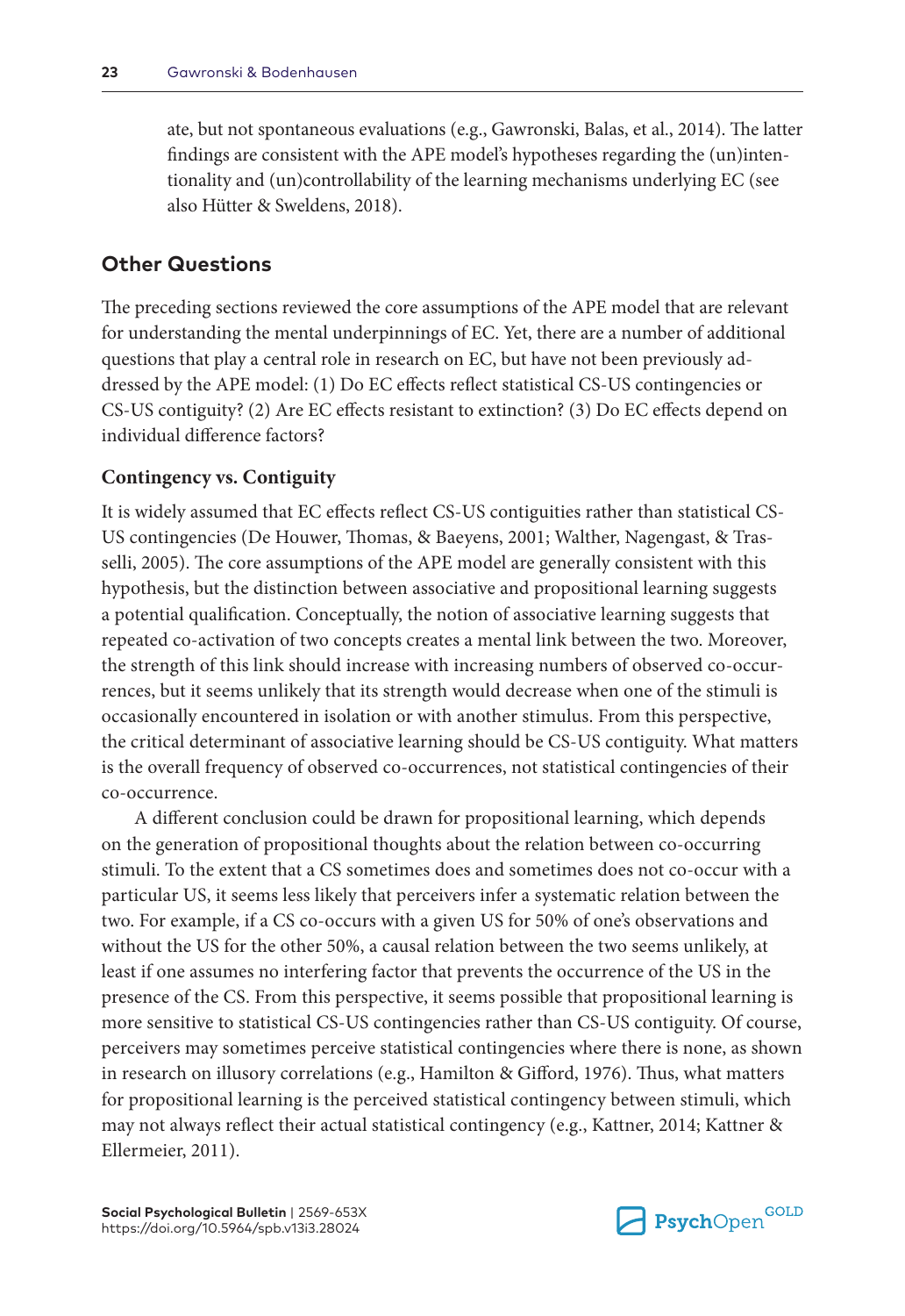### **Extinction**

Similar considerations apply to the extinction of EC effects due to unreinforced encounters with a CS in the absence of the US. Consistent with the idea that EC effects reflect CS-US contiguities rather than CS-US contingencies, it is widely assumed that EC effects are resistant to extinction (De Houwer et al., 2001; Walther et al., 2005). Similar to our arguments about the role of CS-US contiguity in associative learning, unreinforced encounters with a CS in the absence of the US may not necessarily reduce the strength of a previously formed mental link. From this perspective, the mental representations resulting from associative learning should lead to EC effects that are largely resistant to extinction.

Again, a different conclusion could be drawn for propositional learning. To the extent that a CS that repeatedly co-occurred with a US is later encountered without the US, perceivers may draw propositional inferences about properties of the CS that reflect the new information, which may lead them to revise their previously formed beliefs about the relation between the CS and the US. Thus, different from the presumed resistance of EC effects resulting from associative learning, EC effects resulting from propositional learning may be systematically reduced by unreinforced encounters with the CS in the absence of the US. This conclusion is consistent with results by Gawronski, Gast, and De Houwer (2015), who found that unreinforced CS presentations reduced EC effects on self-reported evaluations, whereas EC effects on an evaluative priming measure remained unaffected by unreinforced CS presentations.4

#### **Individual Differences**

A final question concerns the potential role of individual differences in EC. Although previous discussions of the APE model focused primarily on general mechanisms of evaluative learning, its core assumptions suggest that EC effects may be moderated by any individual difference factor that influences either (1) the formation of mental representations via associative or propositional learning or (2) the contribution of associative and propositional processes in the behavioral expression of these representations. With regard to the formation of mental representations, the most likely path by which individual differences may moderate EC effects is by influencing the propositional thoughts that are generated in response to CS-US pairings. For example, individuals with high versus low levels of causal uncertainty (Weary & Edwards, 1994) or high versus low need for structure (Neuberg & Newsom, 1993) may generate different interpretations of ambiguous CS-US



<sup>4</sup> EC effects on self-reported evaluations were reduced by unreinforced CS presentations when the CSs had been rated after the initial presentation of CS-US pairings, but not when the CSs had not been rated after the initial presentation of CS-US pairings. According to Gawronski et al. (2015), this asymmetry reflects a differential integration of unreinforced CS presentations into evaluative judgments. Although this idea goes beyond the theoretical assumptions of the APE model, it is consistent with the argument that extinction involves the updating of previously formed beliefs about the relation between the CS and the US.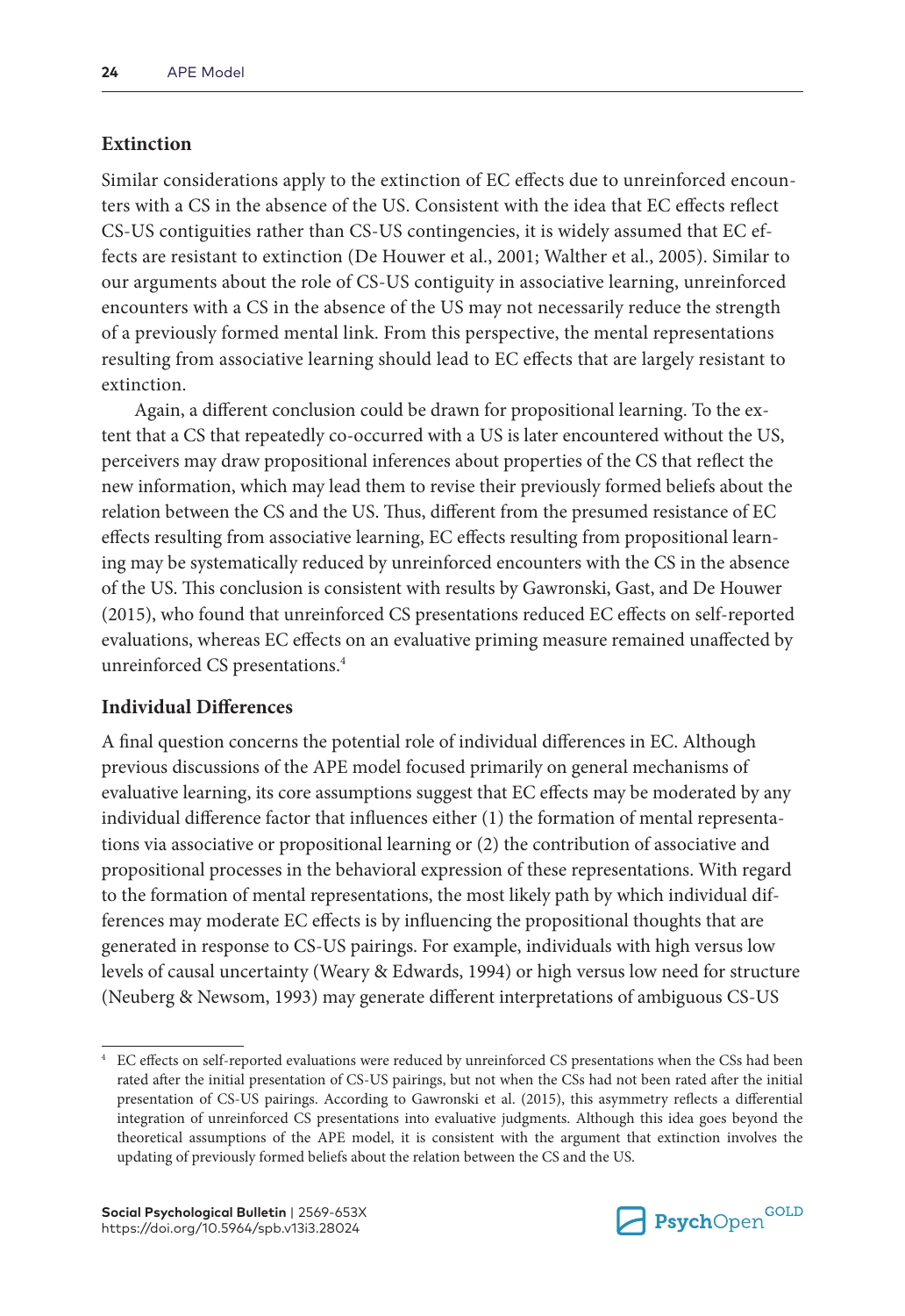pairings, with corresponding effects on their mental representation of the CS. With regard to the behavioral expression of mental representations, a moderation by individual differences seems particularly likely for the role of propositional processes in determining the reliance on spontaneous evaluative reactions (Kendrick & Olson, 2012). For example, individuals with high (versus low) need for cognition (Cacioppo & Petty, 1982) or low (versus high) faith in intuition (Epstein, Pacini, Denes-Raj, & Heier, 1996) may be less likely to rely on their spontaneous evaluative reactions for deliberate evaluative judgments. As a result, individuals with these personality characteristics should be less likely to show EC effects of associative learning on explicit measures, but there may be no such individual differences for associatively driven EC effects on implicit measures.

## **Is the APE Model Falsifiable?**

A common question about the APE model is whether the theory is unfalsifiable in the sense that its high level of complexity makes it possible to explain any empirical outcome in a post-hoc fashion without generating testable predictions that could be disconfirmed. Two major sources of this concern are (1) the assumption of mutual interactions between associative and propositional processes and (2) the rejection of a perfect mapping between operating principles (i.e., associative vs. propositional), operating conditions (i.e., automatic vs. controlled), and behavioral outcomes (i.e., spontaneous vs. deliberate evaluations). Although we agree that the high complexity of the APE model requires considering multiple factors in the logical derivation of empirical predictions, the theory includes precise assumptions about (1) the conditions under which particular patterns of process interactions should and should not occur and (2) what behavioral outcomes result from the different interaction patterns (see Gawronski & Bodenhausen, 2006a, 2011). Thus, the theory is falsifiable in the sense that it prohibits behavioral outcomes that are inconsistent with the theory's assumptions about the conditions under which particular process interactions should occur. In fact, although many of the APE model's predictions in this regard have been empirically confirmed, there are some findings that are clearly inconsistent with the predictions of the theory (for a review, see Gawronski & Bodenhausen, 2011). From this perspective, the APE model could be criticized for including assumptions that make it inconsistent with particular empirical findings. However, any such criticism directly contradicts the claim that the APE model is unfalsifiable.

The same considerations apply to more specific criticism that the APE model's mentalprocess account of EC is unfalsifiable. As should be clear from the current review, the APE model implies a wide range of predictions about the effects of CS-US co-occurrence, perceived validity, CS-US relations, and the conditions under which these effects should and should not occur. Although several of these predictions have been empirically confirmed (e.g., Hu et al., 2017b), others turned out to be inconsistent with the empirical evidence (e.g., Peters & Gawronski, 2011b). Again, the latter findings raise important questions about the validity of various core assumptions of the APE model. However, any such con-

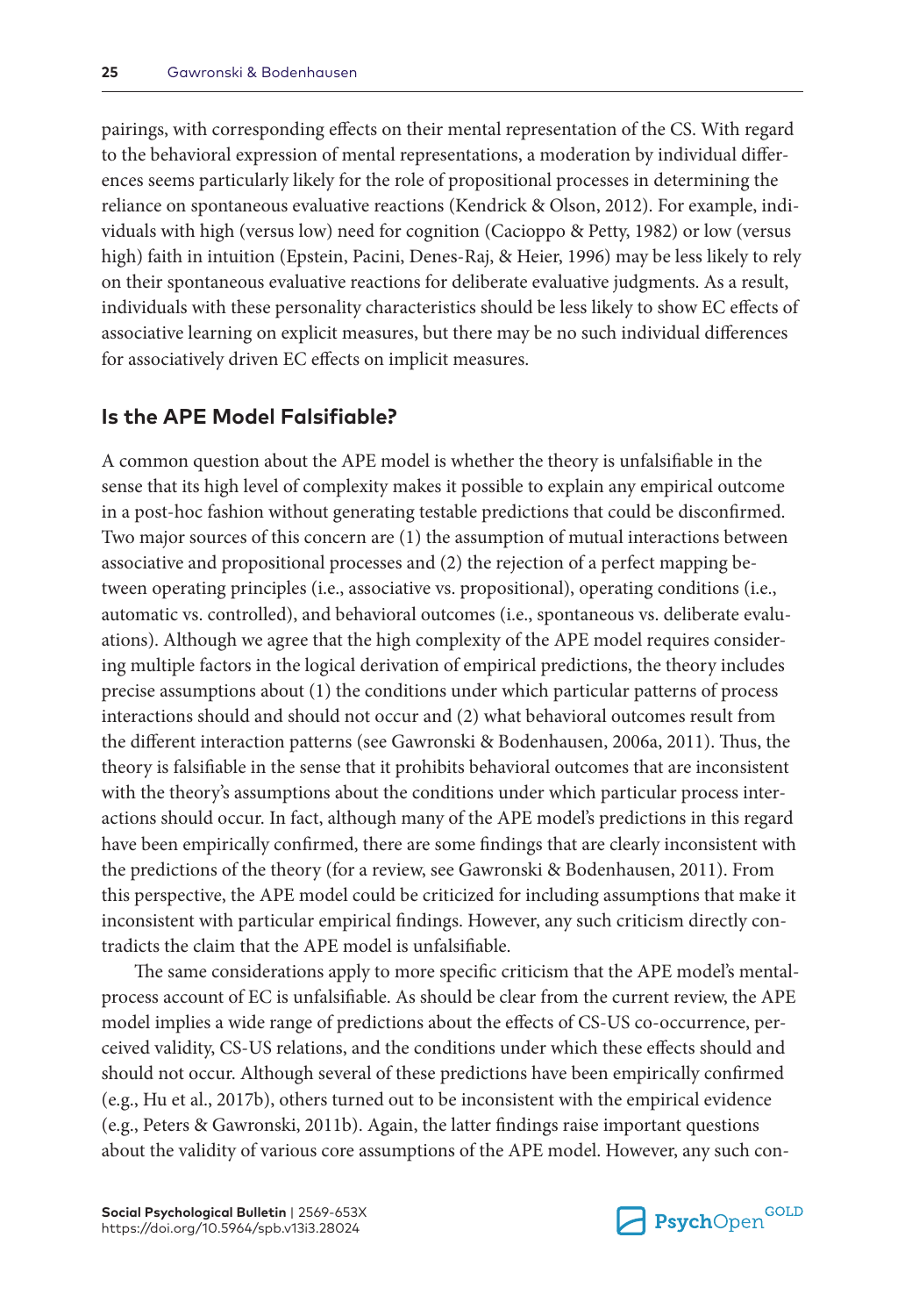cerns debunk the criticism that the APE model is consistent with any empirical outcome, and thus unfalsifiable.

Based on the available evidence, two assumptions of the APE model should be treated with caution in the absence of further evidence. First, there is currently no compelling evidence that associative learning leads to EC effects in the absence of conscious awareness. Although this conclusion does not necessarily question the contribution of associative learning to EC, it does require a revision of the APE model's assumptions about the conditions under which associative learning occurs. That is, associative learning may create mental links between co-occurring stimuli only when people are aware of the relevant spatio-temporal contiguities. Second, counter to the APE model's assumption that conflicting effects of associative and propositional learning can be identified by means of dissociations between spontaneous and deliberate evaluations, such dissociations may be better understood as the result of expression-related processes rather than learningrelated processes. Again, this conclusion does not necessarily question the contribution of associative learning to EC. However, it does require more advanced approaches to identify effects of associative learning. To the extent that alternative approaches fail to provide evidence for the formation of direct associative links during learning, we would agree with the proponents of single-process propositional theories that there is no need to assume a process of associative learning over and above the uncontroversial process of propositional learning. In this case, the APE model may still provide valuable information about the processes involved in the behavioral expression of evaluative representations. However, it would be less informative about the processes involved in the formation of evaluative representations.

# **Conclusion**

The main goal of the current article was to review the core assumptions of the APE model pertaining to the mental processes by which pairings of a CS with a positive or negative US influence evaluations of the CS. According to the APE model, a sufficient understanding of EC effects requires a consideration of (1) associative and propositional learning as two functionally distinct learning mechanisms, (2) the mental representations resulting from the two learning mechanisms, (3) the role of associative activation and propositional validation in the behavioral expression of these representations, and (4) the automatic versus controlled nature of the processes involved in the formation and expression of mental representations. Although the APE model faces non-trivial challenges in explaining mixed findings regarding competing effects of associative and propositional learning, it provides a valuable framework for studying EC effects and the factors that influence the encoding of CS-US pairings and the expression of evaluative responses. By generating strong, falsifiable predictions about the determinants of EC, it has the potential to generate interesting new findings even if the theory itself may ultimately require revisions as a result of unexpected outcomes.

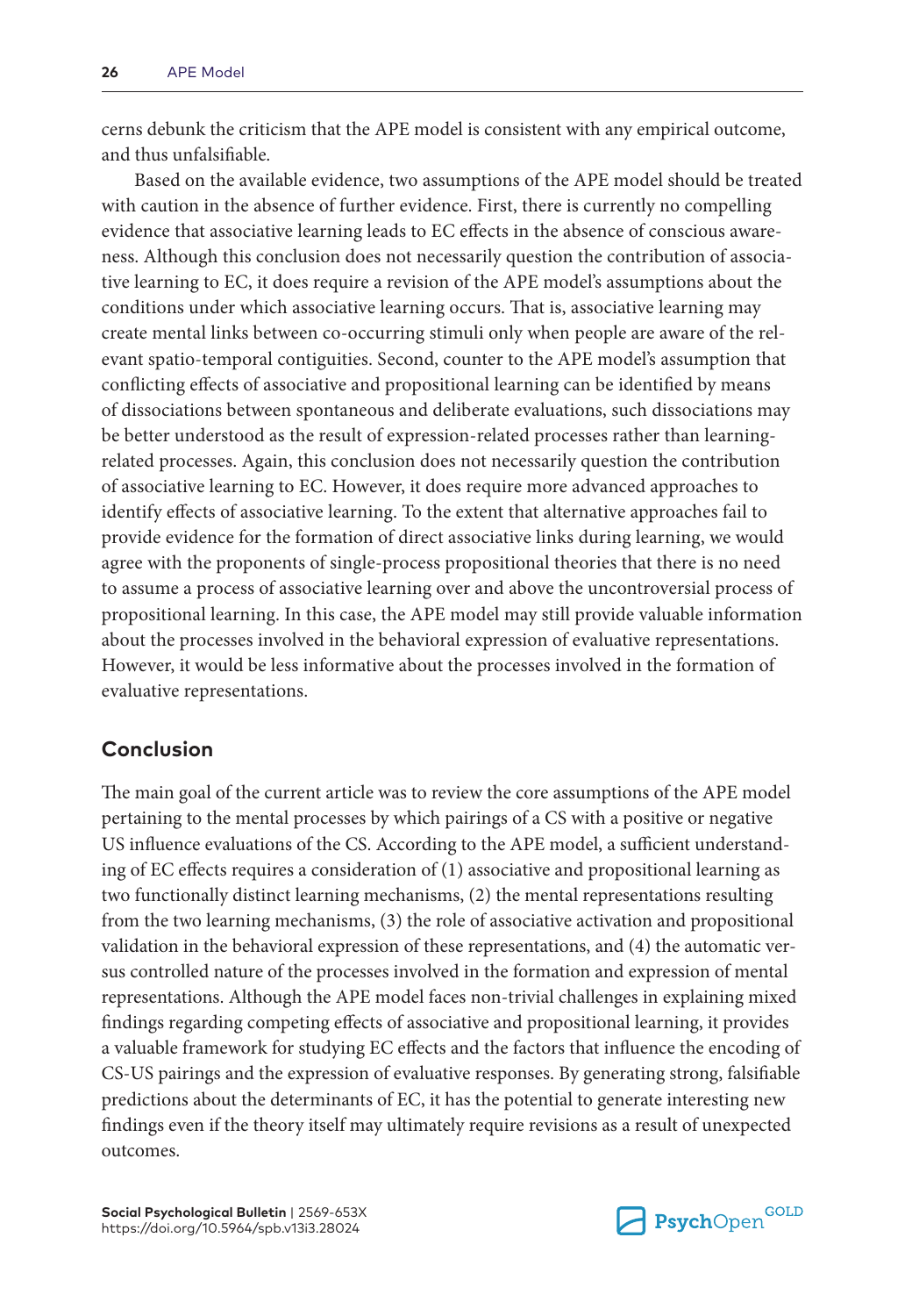# **Funding**

Preparation of this article was supported by National Science Foundation Grant # 1649900. Any opinions, findings, and conclusions or recommendations expressed in this material are those of the authors and do not necessarily reflect the views of the National Science Foundation.

## **Competing Interests**

The authors have declared that no competing interests exist.

## **Acknowledgements**

The authors have no support to report.

## **References**

- Baddeley, A. (2010). Working memory. *Current Biology*, *20*(4), R136–R140. [https://doi.org/10.1016/j.](https://doi.org/10.1016/j.cub.2009.12.014) [cub.2009.12.014](https://doi.org/10.1016/j.cub.2009.12.014)
- Balas, R., & Gawronski, B. (2012). On the intentional control of conditioned evaluative responses. *Learning and Motivation*, *43*(3), 89–98. <https://doi.org/10.1016/j.lmot.2012.06.003>
- Bargh, J. A. (1994). The four horsemen of automaticity: Awareness, intention, efficiency, and control in social cognition. In R. S. Wyer Jr. & T. K. Srull (Eds.), *Handbook of social cognition* (pp. 1-40). Hillsdale, NJ, USA: Lawrence Erlbaum Associates.
- Cacioppo, J. T., & Petty, R. E. (1982). The need for cognition. *Journal of Personality and Social Psychology*, *42*(1), 116–131. <https://doi.org/10.1037/0022-3514.42.1.116>
- Craik, F. I. M., & Lockhart, R. S. (1972). Levels of processing: A framework for memory research. *Journal of Verbal Learning and Verbal Behavior*, *11*(6), 671–684. [https://doi.org/10.1016/S0022-](https://doi.org/10.1016/S0022-5371(72)80001-X) [5371\(72\)80001-X](https://doi.org/10.1016/S0022-5371(72)80001-X)
- Corneille, O., & Stahl, C. (2018). Associative attitude learning: A closer look at evidence and how it relates to attitude models. *Personality and Social Psychology Review*. Advance online publication. <https://doi.org/10.1177/1088868318763261>
- Custers, R., & Aarts, H. (2011). Learning of predictive relations between events depends on attention, not on awareness. *Consciousness and Cognition*, *20*(2), 368–378. [https://doi.org/10.1016/j.](https://doi.org/10.1016/j.concog.2010.05.011) [concog.2010.05.011](https://doi.org/10.1016/j.concog.2010.05.011)
- De Houwer, J. (2007). A conceptual and theoretical analysis of evaluative conditioning. *The Spanish Journal of Psychology*, *10*(2), 230–241.<https://doi.org/10.1017/S1138741600006491>
- De Houwer, J. (2009). The propositional approach to associative learning as an alternative for association formation models. *Learning & Behavior*, *37*(1), 1–20.<https://doi.org/10.3758/LB.37.1.1>

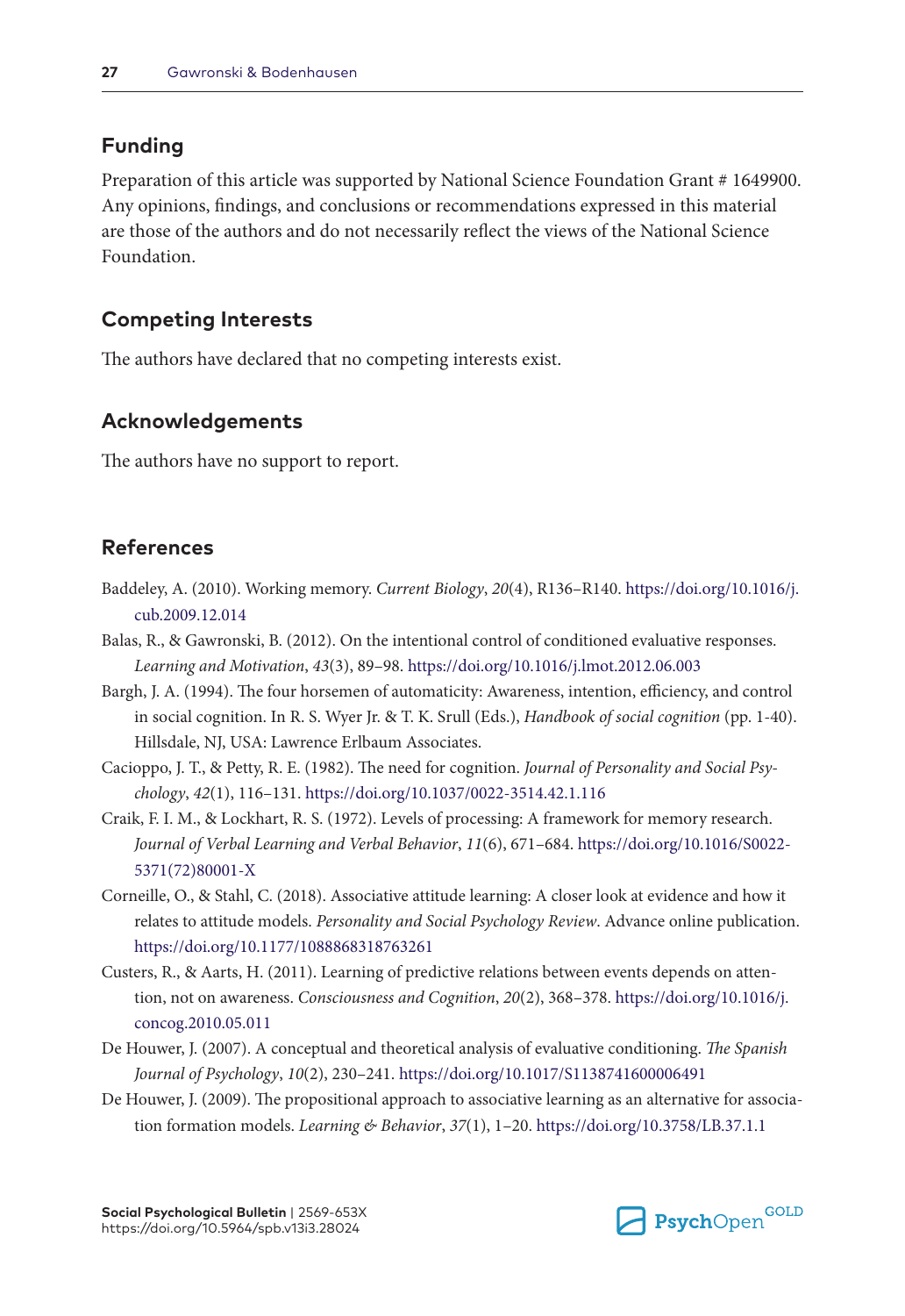- De Houwer, J. (2014). Why a propositional single-process model of associative learning deserves to be defended. In J. W. Sherman, B. Gawronski, & Y. Trope (Eds.), *Dual-process theories of the social mind* (pp. 530-541). New York, NY, USA: Guilford Press.
- De Houwer, J., & Moors, A. (2015). Levels of analysis in social psychology. In B. Gawronski & G. V. Bodenhausen (Eds.), *Theory and explanation in social psychology* (pp. 24-40). New York, NY, USA: Guilford Press.
- De Houwer, J., Thomas, S., & Baeyens, F. (2001). Associative learning of likes and dislikes: A review of 25 years of research on human evaluative conditioning. *Psychological Bulletin*, *127*(6), 853– 869. <https://doi.org/10.1037/0033-2909.127.6.853>
- Deutsch, R., Gawronski, B., & Strack, F. (2006). At the boundaries of automaticity: Negation as reflective operation. *Journal of Personality and Social Psychology*, *91*(3), 385–405. [https://doi.](https://doi.org/10.1037/0022-3514.91.3.385) [org/10.1037/0022-3514.91.3.385](https://doi.org/10.1037/0022-3514.91.3.385)
- Devine, P. G. (1989). Stereotypes and prejudice: Their automatic and controlled components. *Journal of Personality and Social Psychology*, *56*(1), 5–18. <https://doi.org/10.1037/0022-3514.56.1.5>
- Doumas, L. A. A., Hummel, J. E., & Sandhofer, C. M. (2008). A theory of the discovery and predication of relational concepts. *Psychological Review*, *115*(1), 1–43. [https://doi.org/10.1037/0033-](https://doi.org/10.1037/0033-295X.115.1.1) [295X.115.1.1](https://doi.org/10.1037/0033-295X.115.1.1)
- Epstein, S., Pacini, M., Denes-Raj, V., & Heier, H. (1996). Individual differences in intuitive-experiential and analytical-rational thinking styles. *Journal of Personality and Social Psychology*, *71*(2), 390–405.<https://doi.org/10.1037/0022-3514.71.2.390>
- Fazio, R. H., Jackson, J. R., Dunton, B. C., & Williams, C. J. (1995). Variability in automatic activation as an unobtrusive measure of racial attitudes: A bona fide pipeline? *Journal of Personality and Social Psychology*, *69*(6), 1013–1027.<https://doi.org/10.1037/0022-3514.69.6.1013>

Festinger, L. (1957). *A theory of cognitive dissonance.* Evanston, IL, USA: Row, Peterson & Company.

- Field, A. P., & Moore, A. C. (2005). Dissociating the effects of attention and contingency awareness on evaluative conditioning effects in the visual paradigm. *Cognition and Emotion*, *19*(2), 217– 243. <https://doi.org/10.1080/02699930441000292>
- Galdi, S., Gawronski, B., Arcuri, L., & Friese, M. (2012). Selective exposure in decided and undecided individuals: Differential relations to automatic associations and conscious beliefs. *Personality and Social Psychology Bulletin*, *38*(5), 559–569. <https://doi.org/10.1177/0146167211435981>
- Gast, A., & De Houwer, J. (2012). Evaluative conditioning without directly experienced pairings of the conditioned and the unconditioned stimuli. *Quarterly Journal of Experimental Psychology*, *65*(9), 1657–1674.<https://doi.org/10.1080/17470218.2012.665061>
- Gast, A., & Rothermund, K. (2011). What you see is what will change: Evaluative conditioning effects depend on a focus on valence. *Cognition and Emotion*, *25*(1), 89–110. [https://doi.](https://doi.org/10.1080/02699931003696380) [org/10.1080/02699931003696380](https://doi.org/10.1080/02699931003696380)
- Gawronski, B. (2012). Back to the future of dissonance theory: Cognitive consistency as a core motive. *Social Cognition*, *30*(6), 652–668.<https://doi.org/10.1521/soco.2012.30.6.652>
- Gawronski, B., Balas, R., & Creighton, L. A. (2014). Can the formation of conditioned attitudes be intentionally controlled? *Personality and Social Psychology Bulletin*, *40*(4), 419–432. [https://doi.](https://doi.org/10.1177/0146167213513907) [org/10.1177/0146167213513907](https://doi.org/10.1177/0146167213513907)

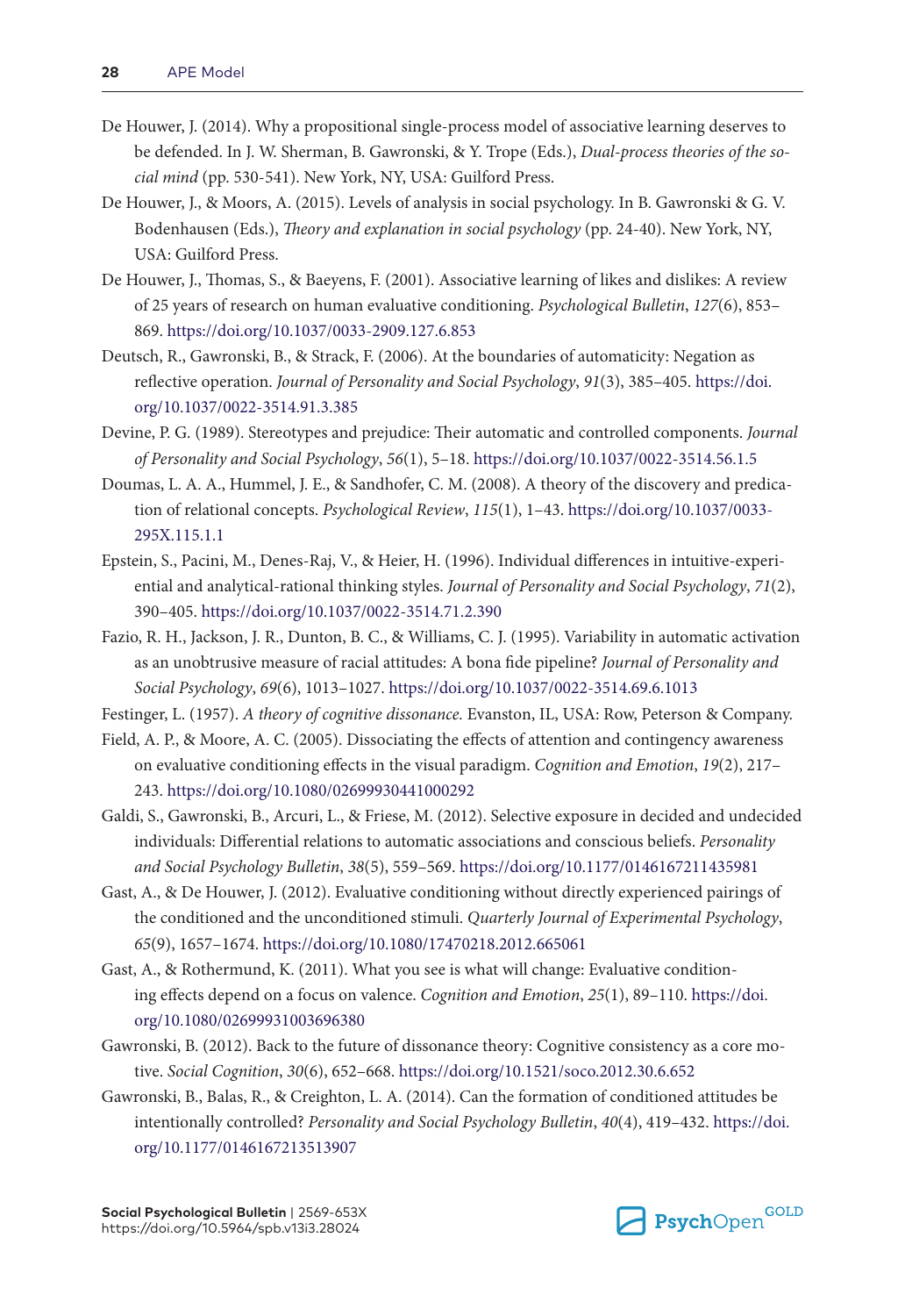- Gawronski, B., Balas, R., & Hu, X. (2016). What do I know about it versus how do I feel about it? A theoretical analysis of response processes in evaluative conditioning. *Social Cognition*, *34*(5), 357–381.<https://doi.org/10.1521/soco.2016.34.5.357>
- Gawronski, B., & Bodenhausen, G. V. (2006a). Associative and propositional processes in evaluation: An integrative review of implicit and explicit attitude change. *Psychological Bulletin*, *132*(5), 692–731.<https://doi.org/10.1037/0033-2909.132.5.692>
- Gawronski, B., & Bodenhausen, G. V. (2006b). Associative and propositional processes in evaluation: Conceptual, empirical, and meta-theoretical issues: Reply to Albarracín, Hart, and McCulloch (2006), Kruglanski and Dechesne (2006), and Petty and Briñol (2006). *Psychological Bulletin*, *132*(5), 745–750. <https://doi.org/10.1037/0033-2909.132.5.745>
- Gawronski, B., & Bodenhausen, G. V. (2007). Unraveling the processes underlying evaluation: Attitudes from the perspective of the APE Model. *Social Cognition*, *25*(5), 687–717. [https://doi.](https://doi.org/10.1521/soco.2007.25.5.687) [org/10.1521/soco.2007.25.5.687](https://doi.org/10.1521/soco.2007.25.5.687)
- Gawronski, B., & Bodenhausen, G. V. (2009). Operating principles versus operating conditions in the distinction between associative and propositional processes. *Behavioral and Brain Sciences*, *32*(2), 207–208.<https://doi.org/10.1017/S0140525X09000958>
- Gawronski, B., & Bodenhausen, G. V. (2011). The associative-propositional evaluation model: Theory, evidence, and open questions. *Advances in Experimental Social Psychology*, *44*, 59–127. <https://doi.org/10.1016/B978-0-12-385522-0.00002-0>
- Gawronski, B., & Bodenhausen, G. V. (2014). The associative-propositional evaluation model: Operating principles and operating conditions of evaluation. In J. W. Sherman, B. Gawronski, & Y. Trope (Eds.), *Dual-process theories of the social mind* (pp. 188-203). New York, NY, USA: Guilford Press.
- Gawronski, B., & Bodenhausen, G. V. (2015). Theory evaluation. In B. Gawronski & G. V. Bodenhausen (Eds.), *Theory and explanation in social psychology* (pp. 3-23). New York, NY, USA: Guilford Press.
- Gawronski, B., Brannon, S. M., & Bodenhausen, G. V. (2017). The associative-propositional duality in the representation, formation, and expression of attitudes. In R. Deutsch, B. Gawronski, & W. Hofmann (Eds.), *Reflective and impulsive determinants of human behavior* (pp. 103-118). New York, NY, USA: Psychology Press.
- Gawronski, B., Peters, K. R., Brochu, P. M., & Strack, F. (2008). Understanding the relations between different forms of racial prejudice: A cognitive consistency perspective. *Personality and Social Psychology Bulletin*, *34*(5), 648–665.<https://doi.org/10.1177/0146167207313729>
- Gawronski, B., & De Houwer, J. (2014). Implicit measures in social and personality psychology. In H. T. Reis & C. M. Judd (Eds.), *Handbook of research methods in social and personality psychology* (2nd ed., pp. 283-310). New York, NY, USA: Cambridge University Press.
- Gawronski, B., Deutsch, R., Mbirkou, S., Seibt, B., & Strack, F. (2008). When "just say no" is not enough: Affirmation versus negation training and the reduction of automatic stereotype activation. *Journal of Experimental Social Psychology*, *44*(2), 370–377. [https://doi.org/10.1016/j.](https://doi.org/10.1016/j.jesp.2006.12.004) [jesp.2006.12.004](https://doi.org/10.1016/j.jesp.2006.12.004)

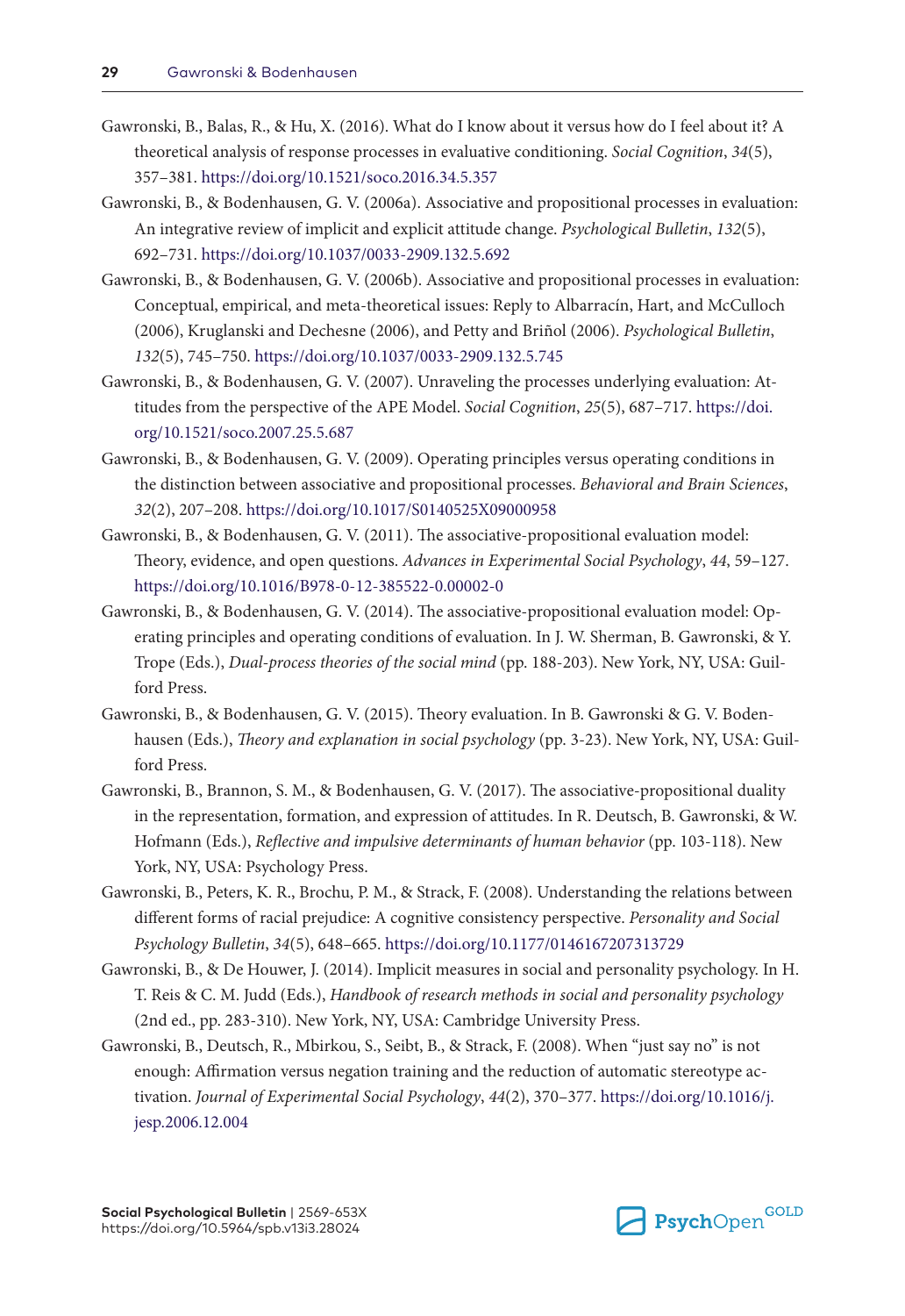- Gawronski, B., Gast, A., & De Houwer, J. (2015). Is evaluative conditioning really resistant to extinction? Evidence for changes in evaluative judgments without changes in evaluative representations. *Cognition and Emotion*, *29*(5), 816–830. <https://doi.org/10.1080/02699931.2014.947919>
- Gawronski, B., & LeBel, E. P. (2008). Understanding patterns of attitude change: When implicit measures show change, but explicit measures do not. *Journal of Experimental Social Psychology*, *44*(5), 1355–1361.<https://doi.org/10.1016/j.jesp.2008.04.005>
- Gawronski, B., Mitchell, D. G. V., & Balas, R. (2015). Is evaluative conditioning really uncontrollable? A comparative test of three emotion-focused strategies to prevent the acquisition of conditioned preferences. *Emotion*, *15*(5), 556–568. <https://doi.org/10.1037/emo0000078>
- Gawronski, B., Sherman, J. W., & Trope, Y. (2014). Two of what? A conceptual analysis of dualprocess theories. In J. W. Sherman, B. Gawronski, & Y. Trope (Eds.), *Dual-process theories of the social mind* (pp. 3-19). New York, NY, USA: Guilford Press.
- Gawronski, B., & Strack, F. (2004). On the propositional nature of cognitive consistency: Dissonance changes explicit, but not implicit attitudes. *Journal of Experimental Social Psychology*, *40*(4), 535–542.<https://doi.org/10.1016/j.jesp.2003.10.005>
- Gawronski, B., & Walther, E. (2012). What do memory data tell us about the role of contingency awareness in evaluative conditioning? *Journal of Experimental Social Psychology*, *48*(3), 617–623. <https://doi.org/10.1016/j.jesp.2012.01.002>
- Gawronski, B., Walther, E., & Blank, H. (2005). Cognitive consistency and the formation of interpersonal attitudes: Cognitive balance affects the encoding of social information. *Journal of Experimental Social Psychology*, *41*(6), 618–626.<https://doi.org/10.1016/j.jesp.2004.10.005>
- Gibson, B. (2008). Can evaluative conditioning change attitudes toward mature brands? New evidence from the Implicit Association Test. *The Journal of Consumer Research*, *35*(1), 178–188. <https://doi.org/10.1086/527341>
- Greenwald, A. G., McGhee, D. E., & Schwartz, J. K. L. (1998). Measuring individual differences in implicit cognition: The Implicit Association Test. *Journal of Personality and Social Psychology*, *74*(6), 1464–1480.<https://doi.org/10.1037/0022-3514.74.6.1464>
- Gross, J. J. (1998). Antecedent- and response-focused emotion regulation: Divergent consequences for experience, expression, and physiology. *Journal of Personality and Social Psychology*, *74*(1), 224–237.<https://doi.org/10.1037/0022-3514.74.1.224>
- Hamilton, D. L., & Gifford, R. K. (1976). Illusory correlation in interpersonal perception: A cognitive basis of stereotypic judgments. *Journal of Experimental Social Psychology*, *12*(4), 392–407. [https://doi.org/10.1016/S0022-1031\(76\)80006-6](https://doi.org/10.1016/S0022-1031(76)80006-6)
- Hamilton, D. L., Katz, L. B., & Leirer, V. O. (1980). Cognitive representation of personality impressions: Organizational processes in first impression formation. *Journal of Personality and Social Psychology*, *39*(6), 1050–1063.<https://doi.org/10.1037/h0077711>
- Hebb, D. O. (1949). *The organization of behavior*. New York, NY, USA: Wiley & Sons.
- Högden, F., Hütter, M., & Unkelbach, C. (2018). Does evaluative conditioning depend on awareness? Evidence from a continuous flash suppression paradigm. *Journal of Experimental Psychology: Learning, Memory, and Cognition*. Advance online publication. [https://doi.org/10.1037/](https://doi.org/10.1037/xlm0000533) [xlm0000533](https://doi.org/10.1037/xlm0000533)

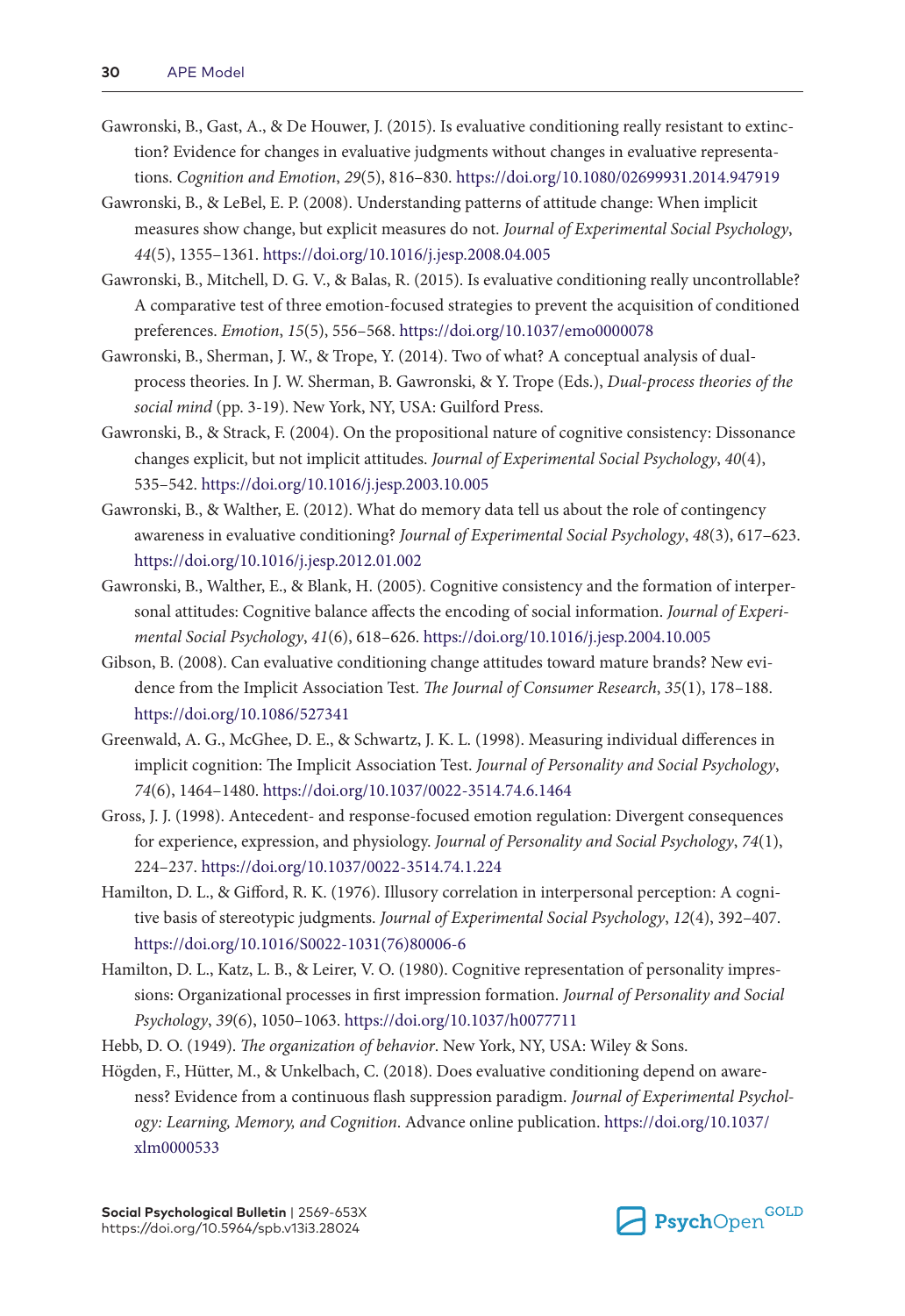- Hofmann, W., De Houwer, J., Perugini, M., Baeyens, F., & Crombez, G. (2010). Evaluative conditioning in humans: A meta-analysis. *Psychological Bulletin*, *136*(3), 390–421. [https://doi.org/10.1037/](https://doi.org/10.1037/a0018916) [a0018916](https://doi.org/10.1037/a0018916)
- Hu, X., Gawronski, B., & Balas, R. (2017a). Propositional versus dual-process accounts of evaluative conditioning: I. The effects of co-occurrence and relational information on implicit and explicit evaluations. *Personality and Social Psychology Bulletin*, *43*(1), 17–32. [https://doi.](https://doi.org/10.1177/0146167216673351) [org/10.1177/0146167216673351](https://doi.org/10.1177/0146167216673351)
- Hu, X., Gawronski, B., & Balas, R. (2017b). Propositional versus dual-process accounts of evaluative conditioning: II. The effectiveness of counter-conditioning and counter-instructions in changing implicit and explicit evaluations. *Social Psychological & Personality Science*, *8*(8), 858–866. <https://doi.org/10.1177/1948550617691094>
- Hütter, M., & Sweldens, S. (2018). Dissociating controllable and uncontrollable effects of affective stimuli on attitudes and consumption. *Journal of Consumer Research*, *45*, 320–349. [https://doi.](https://doi.org/10.1093/jcr/ucx124) [org/10.1093/jcr/ucx124](https://doi.org/10.1093/jcr/ucx124)
- Jones, E. E., & Gerard, H. B. (1967). *Foundations of social psychology*. New York, NY, USA: Wiley & Sons.
- Kattner, F. (2014). Reconsidering the (in)sensitivity of evaluative conditioning to reinforcement density and CS–US contingency. *Learning and Motivation*, *45*, 15–29. [https://doi.org/10.1016/j.](https://doi.org/10.1016/j.lmot.2013.09.002) [lmot.2013.09.002](https://doi.org/10.1016/j.lmot.2013.09.002)
- Kattner, F., & Ellermeier, W. (2011). Does evaluative learning rely on the perception of contingency? Manipulting contingency and US density during evaluative conditioning. *Experimental Psychology*, *58*(5), 391–399. <https://doi.org/10.1027/1618-3169/a000108>
- Kendrick, R. V., & Olson, M. A. (2012). When feeling right leads to being right in the reporting of implicitly-formed attitudes, or how I learned to stop worrying and trust my gut. *Journal of Experimental Social Psychology*, *48*(6), 1316–1321.<https://doi.org/10.1016/j.jesp.2012.05.008>
- Kosloff, S., Greenberg, J., Schmader, T., Dechesne, M., & Weise, D. (2010). Smearing the opposition: Implicit and explicit stigmatization of the 2008 U.S. presidential candidates and the current U.S. president. *Journal of Experimental Psychology. General*, *139*(3), 383–398. [https://doi.org/10.1037/](https://doi.org/10.1037/a0018809) [a0018809](https://doi.org/10.1037/a0018809)
- Kunda, Z. (1990). The case for motivated reasoning. *Psychological Bulletin*, *108*(3), 480–498. [https://](https://doi.org/10.1037/0033-2909.108.3.480) [doi.org/10.1037/0033-2909.108.3.480](https://doi.org/10.1037/0033-2909.108.3.480)
- Kurdi, B., & Banaji, M. R. (2017). Repeated evaluative pairings and evaluative statements: How effectively do they shift implicit attitudes? *Journal of Experimental Psychology. General*, *146*(2), 194–213.<https://doi.org/10.1037/xge0000239>
- Langer, T., Walther, E., Gawronski, B., & Blank, H. (2009). When linking is stronger than thinking: Associative transfer of valence disrupts the emergence of cognitive balance after attitude change. *Journal of Experimental Social Psychology*, *45*(6), 1232–1237. [https://doi.org/10.1016/j.](https://doi.org/10.1016/j.jesp.2009.07.005) [jesp.2009.07.005](https://doi.org/10.1016/j.jesp.2009.07.005)
- McClelland, J. L., McNaughton, B. L., & O'Reilly, R. C. (1995). Why there are complementary learning systems in the hippocampus and neocortex: Insights from the successes and failures of con-

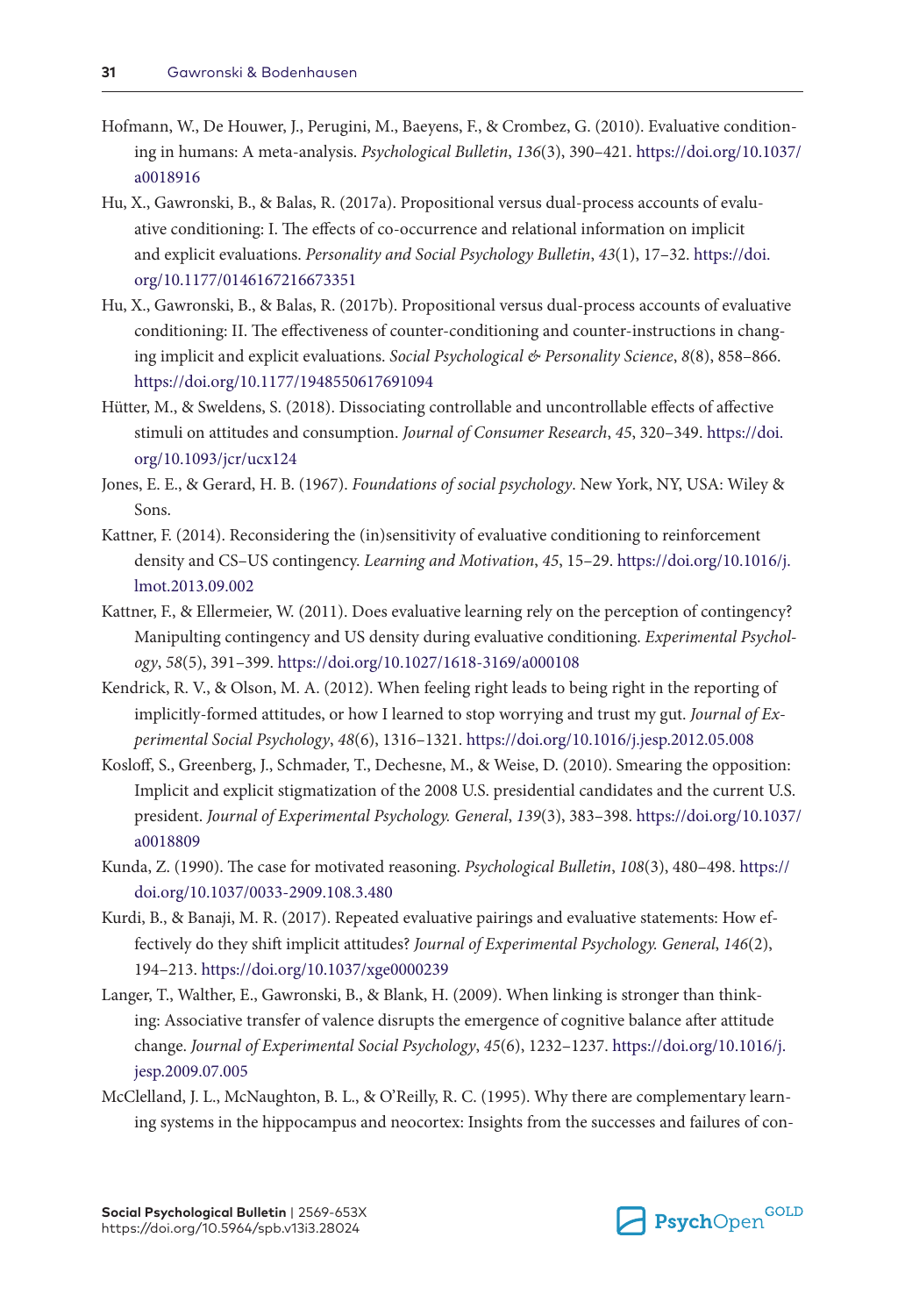nectionist models of learning and memory. *Psychological Review*, *102*(3), 419–457. [https://doi.](https://doi.org/10.1037/0033-295X.102.3.419) [org/10.1037/0033-295X.102.3.419](https://doi.org/10.1037/0033-295X.102.3.419)

- Mierop, A., Hütter, M., & Corneille, O. (2017). Resource availability and explicit memory largely determine evaluative conditioning effects in a paradigm claimed to be conducive to implicit attitude acquisition. *Social Psychological & Personality Science*, *8*(7), 758–767. [https://doi.](https://doi.org/10.1177/1948550616687093) [org/10.1177/1948550616687093](https://doi.org/10.1177/1948550616687093)
- Mitchell, C. J., De Houwer, J., & Lovibond, P. F. (2009). The propositional nature of human associative learning. *Behavioral and Brain Sciences*, *32*(2), 183–198. [https://doi.org/10.1017/](https://doi.org/10.1017/S0140525X09000855) [S0140525X09000855](https://doi.org/10.1017/S0140525X09000855)
- Moran, T., & Bar-Anan, Y. (2013). The effect of object-valence relations on automatic evaluation. *Cognition and Emotion*, *27*(4), 743–752.<https://doi.org/10.1080/02699931.2012.732040>
- Moran, T., Bar-Anan, Y., & Nosek, B. A. (2015). Processing goals moderate the effect of co-occurrence on automatic evaluation. *Journal of Experimental Social Psychology*, *60*, 157–162. [https://](https://doi.org/10.1016/j.jesp.2015.05.009) [doi.org/10.1016/j.jesp.2015.05.009](https://doi.org/10.1016/j.jesp.2015.05.009)
- Neuberg, S. L., & Newsom, J. T. (1993). Personal need for structure: Individual differences in the desire for simpler structure. *Journal of Personality and Social Psychology*, *65*(1), 113–131. [https://](https://doi.org/10.1037/0022-3514.65.1.113) [doi.org/10.1037/0022-3514.65.1.113](https://doi.org/10.1037/0022-3514.65.1.113)
- Payne, B. K., Cheng, S. M., Govorun, O., & Stewart, B. D. (2005). An inkblot for attitudes: Affect misattribution as implicit measurement. *Journal of Personality and Social Psychology*, *89*(3), 277–293.<https://doi.org/10.1037/0022-3514.89.3.277>
- Peters, K. R., & Gawronski, B. (2011a). Mutual influences between the implicit and explicit self-concepts: The role of memory activation and motivated reasoning. *Journal of Experimental Social Psychology*, *47*(2), 436–442. <https://doi.org/10.1016/j.jesp.2010.11.015>
- Peters, K. R., & Gawronski, B. (2011b). Are we puppets on a string? Comparing the impact of contingency and validity on implicit and explicit evaluations. *Personality and Social Psychology Bulletin*, *37*(4), 557–569.<https://doi.org/10.1177/0146167211400423>
- Pleyers, G., Corneille, O., Yzerbyt, V., & Luminet, O. (2009). Evaluative conditioning may incur attentional costs. *Journal of Experimental Psychology: Animal Behavior Processes*, *35*(2), 279–285. <https://doi.org/10.1037/a0013429>
- Rydell, R. J., & McConnell, A. R. (2006). Understanding implicit and explicit attitude change: A systems of reasoning analysis. *Journal of Personality and Social Psychology*, *91*(6), 995–1008. [https://](https://doi.org/10.1037/0022-3514.91.6.995) [doi.org/10.1037/0022-3514.91.6.995](https://doi.org/10.1037/0022-3514.91.6.995)
- Rydell, R. J., McConnell, A. R., Mackie, D. M., & Strain, L. M. (2006). Of two minds: Forming and changing valence-inconsistent implicit and explicit attitudes. *Psychological Science*, *17*(11), 954– 958. <https://doi.org/10.1111/j.1467-9280.2006.01811.x>
- Smith, E. R., & DeCoster, J. (2000). Dual-process models in social and cognitive psychology: Conceptual integration and links to underlying memory systems. *Personality and Social Psychology Review*, *4*(2), 108–131. [https://doi.org/10.1207/S15327957PSPR0402\\_01](https://doi.org/10.1207/S15327957PSPR0402_01)
- Stahl, C., Haaf, J., & Corneille, O. (2016). Subliminal evaluative conditioning? Above-chance CS identification may be necessary and insufficient for attitude learning. *Journal of Experimental Psychology. General*, *145*(9), 1107–1131. <https://doi.org/10.1037/xge0000191>